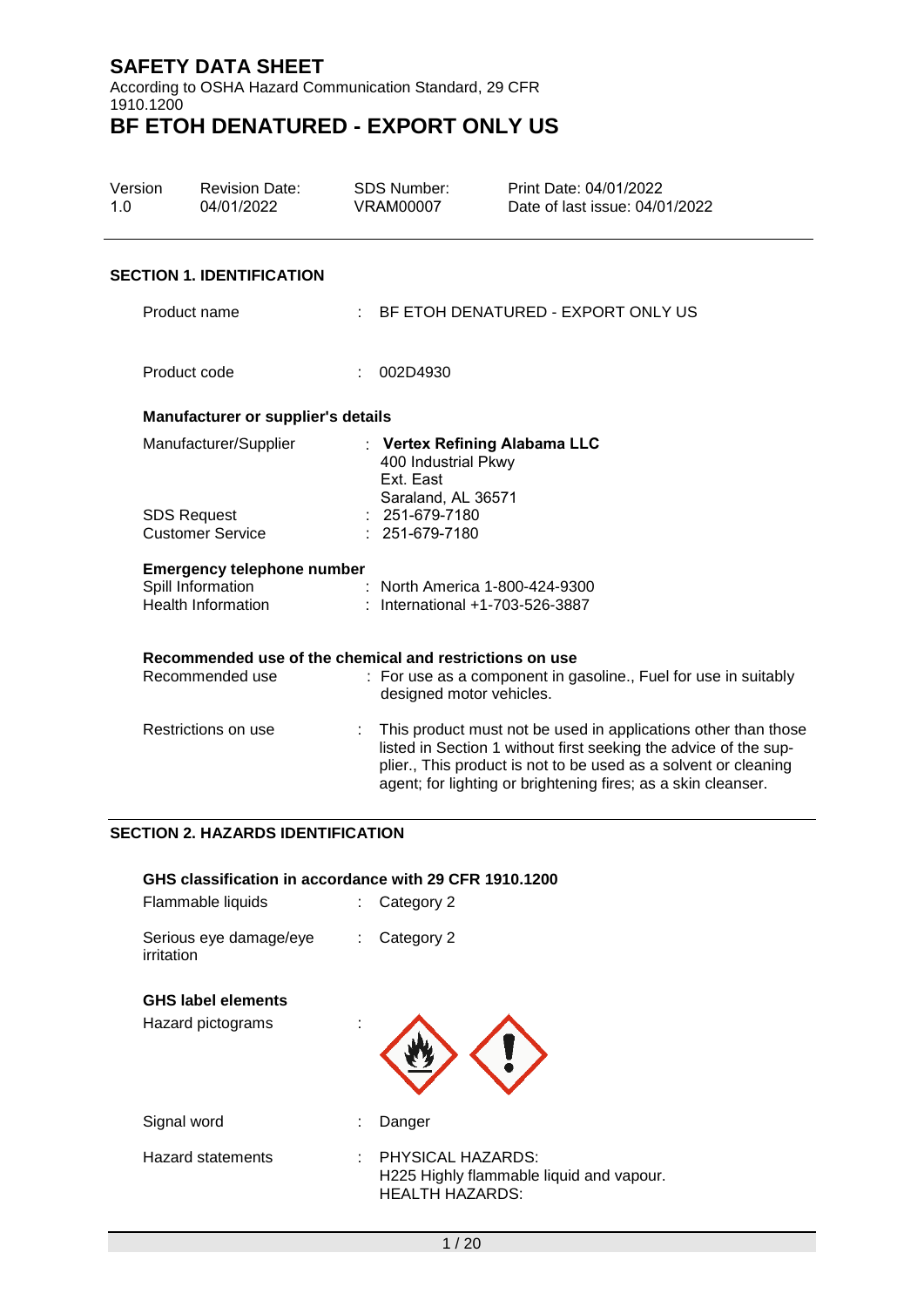According to OSHA Hazard Communication Standard, 29 CFR 1910.1200

**BF ETOH DENATURED - EXPORT ONLY US**

| Version<br>1.0 | <b>Revision Date:</b><br>04/01/2022                                            | SDS Number:<br><b>VRAM00007</b>                           | Print Date: 04/01/2022<br>Date of last issue: 04/01/2022                                                                                                                                                                                                                                                                                                                                                                                                      |
|----------------|--------------------------------------------------------------------------------|-----------------------------------------------------------|---------------------------------------------------------------------------------------------------------------------------------------------------------------------------------------------------------------------------------------------------------------------------------------------------------------------------------------------------------------------------------------------------------------------------------------------------------------|
|                |                                                                                |                                                           | H319 Causes serious eye irritation.<br><b>ENVIRONMENTAL HAZARDS:</b><br>Not classified as an environmental hazard under GHS criteria.                                                                                                                                                                                                                                                                                                                         |
|                | Precautionary statements                                                       | $\blacksquare$<br><b>Prevention:</b>                      |                                                                                                                                                                                                                                                                                                                                                                                                                                                               |
|                |                                                                                | ment.<br>P242 Use non-sparking tools.<br>face protection. | P210 Keep away from heat, hot surfaces, sparks, open flames<br>and other ignition sources. No smoking.<br>P233 Keep container tightly closed.<br>P240 Ground and bond container and receiving equipment.<br>P241 Use explosion-proof electrical/ ventilating/ lighting equip-<br>P243 Take precautionary measures against static discharge.<br>P264 Wash skin thoroughly after handling.<br>P280 Wear protective gloves/ protective clothing/ eye protection/ |
|                |                                                                                | Response:<br>to do. Continue rinsing.<br>tion.            | P303 + P361 + P353 IF ON SKIN (or hair): Take off immediately<br>all contaminated clothing. Rinse skin with water or shower.<br>P305 + P351 + P338 IF IN EYES: Rinse cautiously with water<br>for several minutes. Remove contact lenses, if present and easy<br>P337 + P313 If eye irritation persists: Get medical advice/ atten-<br>P370 + P378 In case of fire: Use water spray, alcohol-resistant<br>foam, dry chemical or carbon dioxide to extinguish. |
|                |                                                                                | Storage:                                                  |                                                                                                                                                                                                                                                                                                                                                                                                                                                               |
|                |                                                                                | P235 Keep cool.<br>tightly closed.                        | P403 + P233 Store in a well-ventilated place. Keep container                                                                                                                                                                                                                                                                                                                                                                                                  |
|                |                                                                                | Disposal:                                                 |                                                                                                                                                                                                                                                                                                                                                                                                                                                               |
|                |                                                                                | tions.                                                    | P501 Dispose of contents and container to appropriate waste<br>site or reclaimer in accordance with local and national regula-                                                                                                                                                                                                                                                                                                                                |
|                | <b>Other hazards</b>                                                           |                                                           |                                                                                                                                                                                                                                                                                                                                                                                                                                                               |
|                | Other hazards which do not result in classification                            |                                                           |                                                                                                                                                                                                                                                                                                                                                                                                                                                               |
|                | Slightly irritating to the skin.<br>Slightly irritating to respiratory system. |                                                           |                                                                                                                                                                                                                                                                                                                                                                                                                                                               |

Ingestion may cause drowsiness and dizziness.

Possibility of organ or organ system damage from prolonged exposure; see Chapter 11 for details. Target organ(s):

Liver.

The classification of this material is based on OSHA HCS 2012 criteria.

### **SECTION 3. COMPOSITION/INFORMATION ON INGREDIENTS**

Chemical nature :  $\qquad \qquad$  :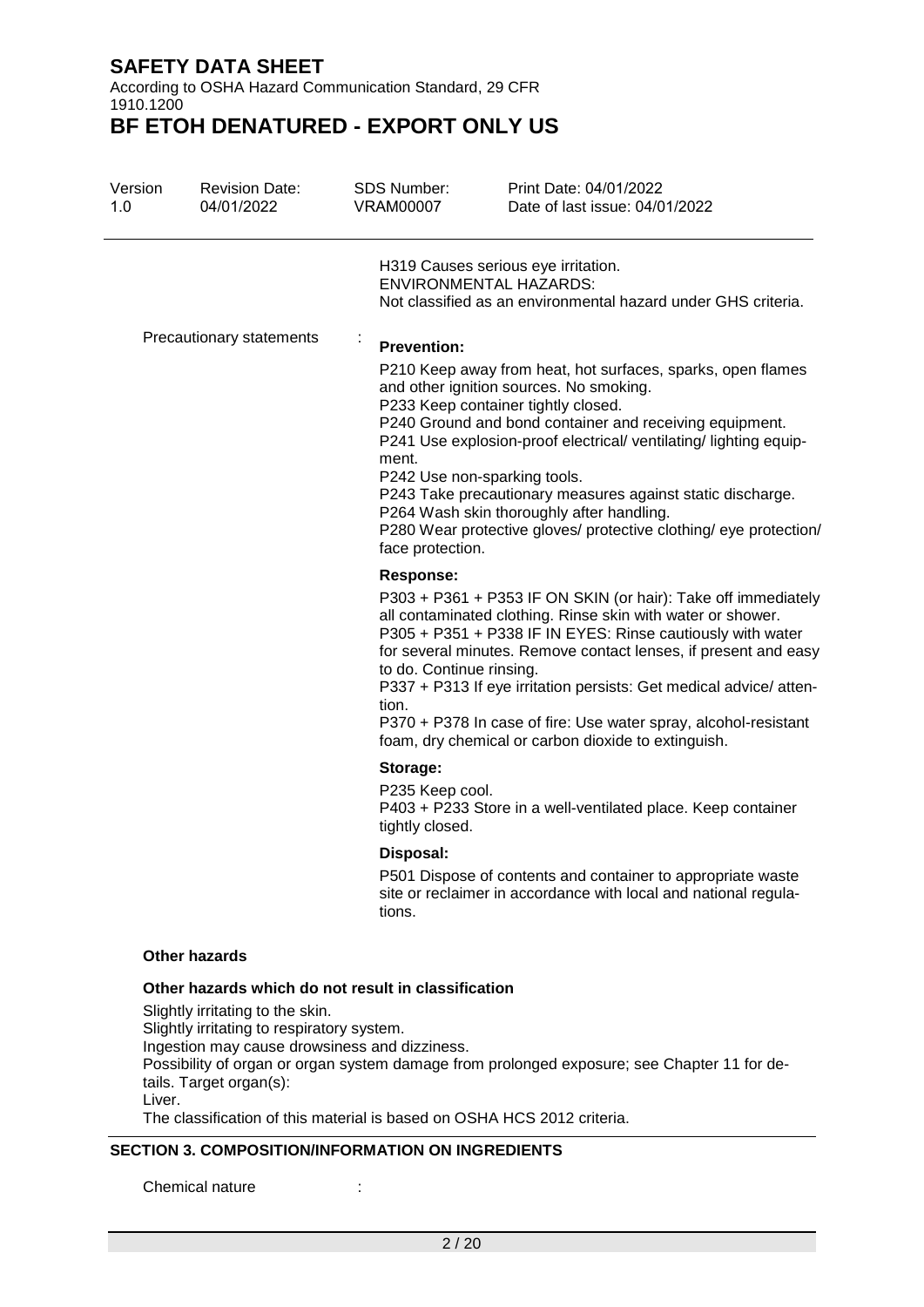According to OSHA Hazard Communication Standard, 29 CFR 1910.1200 **BF ETOH DENATURED - EXPORT ONLY US**

| Version | <b>Revision Date:</b> | SDS Number: | Print Date: 04/01/2022         |
|---------|-----------------------|-------------|--------------------------------|
| 1.0     | 04/01/2022            | VRAM00007   | Date of last issue: 04/01/2022 |

### **Hazardous components**

| l Chemical name                        | Synonyms                | CAS-No.    | Concentration (% w/w) |
|----------------------------------------|-------------------------|------------|-----------------------|
| Ethanol                                | ethanol (Solu-<br>tion) | 64-17-5    | $95 - 98$             |
| Gasoline, low boiling<br>point naphtha | l Gasoline<br>(Leaded)  | 86290-81-5 | $2 - 5$               |

#### **SECTION 4. FIRST-AID MEASURES**

| If inhaled                                                                       |    | Remove to fresh air. If rapid recovery does not occur,<br>transport to nearest medical facility for additional treatment.                                                                                                                                                                                                                                                                                                                                                                                                                                                                                                                                                                                                                                                                                                                                             |
|----------------------------------------------------------------------------------|----|-----------------------------------------------------------------------------------------------------------------------------------------------------------------------------------------------------------------------------------------------------------------------------------------------------------------------------------------------------------------------------------------------------------------------------------------------------------------------------------------------------------------------------------------------------------------------------------------------------------------------------------------------------------------------------------------------------------------------------------------------------------------------------------------------------------------------------------------------------------------------|
| In case of skin contact                                                          | ÷. | Remove contaminated clothing. Flush exposed area with wa-<br>ter and follow by washing with soap if available.                                                                                                                                                                                                                                                                                                                                                                                                                                                                                                                                                                                                                                                                                                                                                        |
| In case of eye contact                                                           | t. | Flush eyes with water while holding eyelids open. Rest eyes<br>for 30 minutes. If redness, burning, blurred vision, or swelling<br>persist transport to the nearest medical facility for additional<br>treatment.                                                                                                                                                                                                                                                                                                                                                                                                                                                                                                                                                                                                                                                     |
| If swallowed                                                                     |    | If swallowed, do not induce vomiting: transport to nearest<br>medical facility for additional treatment. If vomiting occurs<br>spontaneously, keep head below hips to prevent aspiration.                                                                                                                                                                                                                                                                                                                                                                                                                                                                                                                                                                                                                                                                             |
| Most important symptoms<br>and effects, both acute and<br>delayed                |    | Eye irritation signs and symptoms may include a burning sen-<br>sation, redness, swelling, and/or blurred vision.<br>Skin irritation signs and symptoms may include a burning sen-<br>sation, redness, or swelling.<br>If material enters lungs, signs and symptoms may include<br>coughing, choking, wheezing, difficulty in breathing, chest<br>congestion, shortness of breath, and/or fever.<br>Breathing of high vapour concentrations may cause central<br>nervous system (CNS) depression resulting in dizziness, light-<br>headedness, headache, nausea and loss of coordination.<br>Continued inhalation may result in unconsciousness and<br>death.<br>Liver damage may be indicated by loss of appetite, jaundice<br>(yellowish skin and eye colour), fatigue, bleeding or easy<br>bruising and sometimes pain and swelling in the upper right<br>abdomen. |
| Protection of first-aiders                                                       |    | When administering first aid, ensure that you are wearing the<br>appropriate personal protective equipment according to the<br>incident, injury and surroundings.                                                                                                                                                                                                                                                                                                                                                                                                                                                                                                                                                                                                                                                                                                     |
| Indication of any immediate<br>medical attention and special<br>treatment needed | ÷  | Treat symptomatically.                                                                                                                                                                                                                                                                                                                                                                                                                                                                                                                                                                                                                                                                                                                                                                                                                                                |

Persons on disulfiram (Antabuse®) therapy should be aware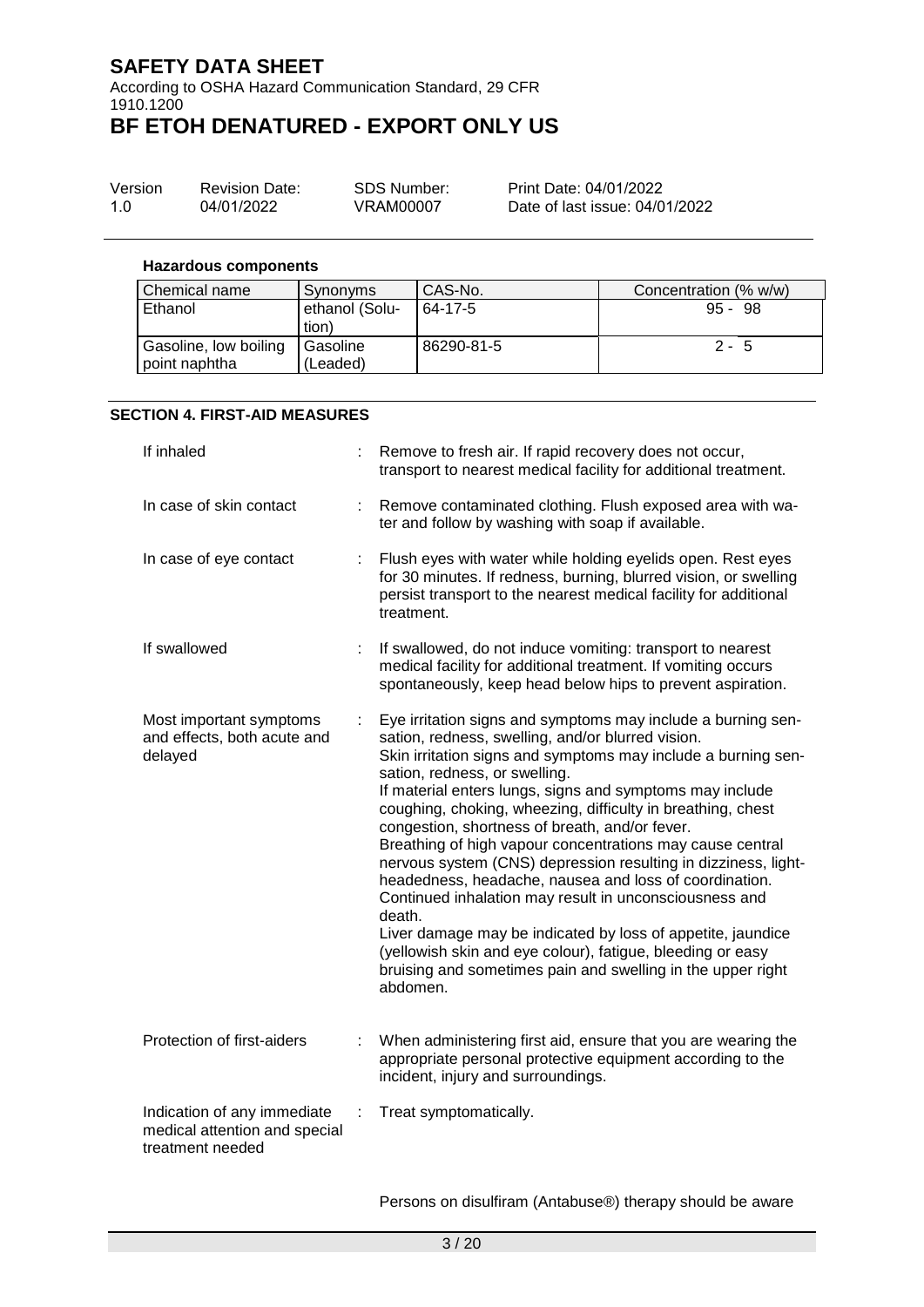According to OSHA Hazard Communication Standard, 29 CFR 1910.1200

## **BF ETOH DENATURED - EXPORT ONLY US**

| Version<br>1.0                                     | <b>Revision Date:</b><br>04/01/2022      |                                                                                                                                                                                                                                                                                                        | <b>SDS Number:</b><br><b>VRAM00007</b>                                                                                                                                                                                                                                   | Print Date: 04/01/2022<br>Date of last issue: 04/01/2022                                                                                                                                                                                                                                                                                                                |  |  |  |
|----------------------------------------------------|------------------------------------------|--------------------------------------------------------------------------------------------------------------------------------------------------------------------------------------------------------------------------------------------------------------------------------------------------------|--------------------------------------------------------------------------------------------------------------------------------------------------------------------------------------------------------------------------------------------------------------------------|-------------------------------------------------------------------------------------------------------------------------------------------------------------------------------------------------------------------------------------------------------------------------------------------------------------------------------------------------------------------------|--|--|--|
|                                                    |                                          |                                                                                                                                                                                                                                                                                                        | that the ethyl alcohol in this product is hazardous to them just<br>as is alcohol from any source. Disulfiram reactions (vomiting,<br>headache and even collapse) may follow ingestion of small<br>amounts of alcohol and have also been described from skin<br>contact. |                                                                                                                                                                                                                                                                                                                                                                         |  |  |  |
|                                                    | <b>SECTION 5. FIRE-FIGHTING MEASURES</b> |                                                                                                                                                                                                                                                                                                        |                                                                                                                                                                                                                                                                          |                                                                                                                                                                                                                                                                                                                                                                         |  |  |  |
|                                                    | Suitable extinguishing media             | ÷                                                                                                                                                                                                                                                                                                      | only.                                                                                                                                                                                                                                                                    | Alcohol-resistant foam, water spray or fog. Dry chemical pow-<br>der, carbon dioxide, sand or earth may be used for small fires                                                                                                                                                                                                                                         |  |  |  |
| media                                              | Unsuitable extinguishing                 | Do not use water in a jet.<br>to be avoided as water destroys the foam.                                                                                                                                                                                                                                |                                                                                                                                                                                                                                                                          | Simultaneous use of foam and water on the same surface is                                                                                                                                                                                                                                                                                                               |  |  |  |
| fighting                                           | Specific hazards during fire-            | Hazardous combustion products may include:<br>÷<br>A complex mixture of airborne solid and liquid particulates and<br>gases (smoke).<br>Carbon monoxide may be evolved if incomplete combustion<br>occurs.<br>Ethanol burns with a smokeless blue flame that is not always<br>visible in normal light. |                                                                                                                                                                                                                                                                          |                                                                                                                                                                                                                                                                                                                                                                         |  |  |  |
| ods                                                | Specific extinguishing meth-             |                                                                                                                                                                                                                                                                                                        | Use extinguishing measures that are appropriate to local cir-<br>÷<br>cumstances and the surrounding environment.                                                                                                                                                        |                                                                                                                                                                                                                                                                                                                                                                         |  |  |  |
|                                                    | Further information                      | If possible remove containers from the danger zone.<br>If the fire cannot be extinguished the only course of action is<br>to evacuate immediately.<br>Contain residual material at affected sites to prevent material<br>from entering drains (sewers), ditches, and waterways.                        |                                                                                                                                                                                                                                                                          |                                                                                                                                                                                                                                                                                                                                                                         |  |  |  |
| Special protective equipment :<br>for firefighters |                                          |                                                                                                                                                                                                                                                                                                        |                                                                                                                                                                                                                                                                          | Proper protective equipment including chemical resistant<br>gloves are to be worn; chemical resistant suit is indicated if<br>large contact with spilled product is expected. Self-Contained<br>Breathing Apparatus must be worn when approaching a fire in<br>a confined space. Select fire fighter's clothing approved to<br>relevant Standards (e.g. Europe: EN469). |  |  |  |

### **SECTION 6. ACCIDENTAL RELEASE MEASURES**

| Personal precautions, protec-: | Do not breathe fumes, vapour.                                    |
|--------------------------------|------------------------------------------------------------------|
| tive equipment and emer-       | Do not operate electrical equipment.                             |
| gency procedures               | Shut off leaks, if possible without personal risks. Remove all   |
|                                | possible sources of ignition in the surrounding area and evac-   |
|                                | uate all personnel. Attempt to disperse the gas or to direct its |
|                                | flow to a safe location for example by using fog sprays. Take    |
|                                | precautionary measures against static discharge. Ensure elec-    |
|                                | trical continuity by bonding and grounding (earthing) all        |
|                                | equipment. Monitor area with combustible gas meter.              |
|                                | Vapour can travel for considerable distances both above and      |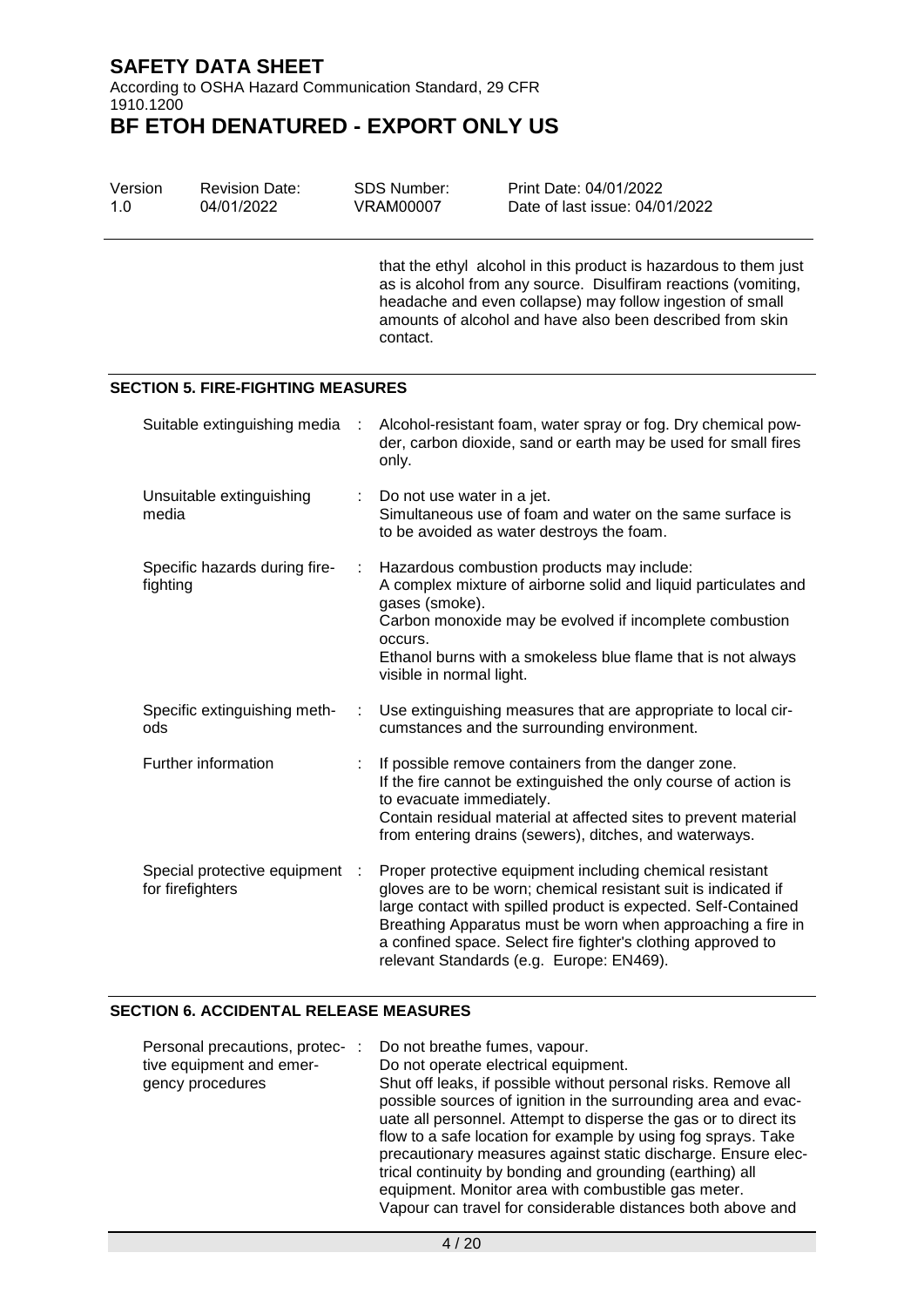According to OSHA Hazard Communication Standard, 29 CFR 1910.1200

| Version<br>1.0 | <b>Revision Date:</b><br>04/01/2022                      |  | <b>SDS Number:</b><br><b>VRAM00007</b>          | Print Date: 04/01/2022<br>Date of last issue: 04/01/2022                                                                                                                                                                                                                                                                                                                                                                                                                                                                                                                                                                                                                                                                                                                                                                                                                                                                                                              |
|----------------|----------------------------------------------------------|--|-------------------------------------------------|-----------------------------------------------------------------------------------------------------------------------------------------------------------------------------------------------------------------------------------------------------------------------------------------------------------------------------------------------------------------------------------------------------------------------------------------------------------------------------------------------------------------------------------------------------------------------------------------------------------------------------------------------------------------------------------------------------------------------------------------------------------------------------------------------------------------------------------------------------------------------------------------------------------------------------------------------------------------------|
|                |                                                          |  |                                                 | below the ground surface. Underground services (drains,<br>pipelines, cable ducts) can provide preferential flow paths.                                                                                                                                                                                                                                                                                                                                                                                                                                                                                                                                                                                                                                                                                                                                                                                                                                               |
|                | Environmental precautions                                |  |                                                 | Take measures to minimise the effects on groundwater.<br>Contain residual material at affected sites to prevent material<br>from entering drains (sewers), ditches, and waterways.<br>Prevent from spreading or entering into drains, ditches or riv-<br>ers by using sand, earth, or other appropriate barriers.                                                                                                                                                                                                                                                                                                                                                                                                                                                                                                                                                                                                                                                     |
|                |                                                          |  |                                                 | Take measures to minimise the effects on groundwater.<br>Contain residual material at affected sites to prevent material<br>from entering drains (sewers), ditches, and waterways.<br>Prevent from spreading or entering into drains, ditches or riv-<br>ers by using sand, earth, or other appropriate barriers.                                                                                                                                                                                                                                                                                                                                                                                                                                                                                                                                                                                                                                                     |
|                | Methods and materials for<br>containment and cleaning up |  | ing) all equipment.                             | For large liquid spills (> 1 drum), transfer by mechanical<br>means such as vacuum truck to a salvage tank for recovery or<br>safe disposal. Do not flush away residues with water. Retain<br>as contaminated waste. Allow residues to evaporate or soak<br>up with an appropriate absorbent material and dispose of<br>safely. Remove contaminated soil and dispose of safely<br>For small liquid spills (< 1 drum), transfer by mechanical<br>means to a labeled, sealable container for product recovery or<br>safe disposal. Allow residues to evaporate or soak up with an<br>appropriate absorbent material and dispose of safely. Remove<br>contaminated soil and dispose of safely.<br>Take precautionary measures against static discharges.<br>Avoid contact with skin, eyes and clothing.<br>Evacuate the area of all non-essential personnel.<br>Ventilate contaminated area thoroughly.<br>Ensure electrical continuity by bonding and grounding (earth- |
|                |                                                          |  | cialist advice.                                 | If contamination of sites occurs remediation may require spe-                                                                                                                                                                                                                                                                                                                                                                                                                                                                                                                                                                                                                                                                                                                                                                                                                                                                                                         |
|                | Additional advice                                        |  | this Safety Data Sheet.<br>cannot be contained. | : For guidance on selection of personal protective equipment<br>see Chapter 8 of this Safety Data Sheet.<br>Notify authorities if any exposure to the general public or the<br>environment occurs or is likely to occur.<br>For guidance on disposal of spilled material see Chapter 13 of<br>Vapour may form an explosive mixture with air.<br>Local authorities should be advised if significant spillages<br>Observe all relevant local and international regulations.                                                                                                                                                                                                                                                                                                                                                                                                                                                                                             |
|                |                                                          |  | (800) 424-8802.                                 | U.S. regulations may require reporting releases of this materi-<br>al to the environment which exceed the reportable quantity<br>(refer to Chapter 15) to the National Response Center at<br>Under Section 311 of the Clean Water Act (CWA) this material                                                                                                                                                                                                                                                                                                                                                                                                                                                                                                                                                                                                                                                                                                             |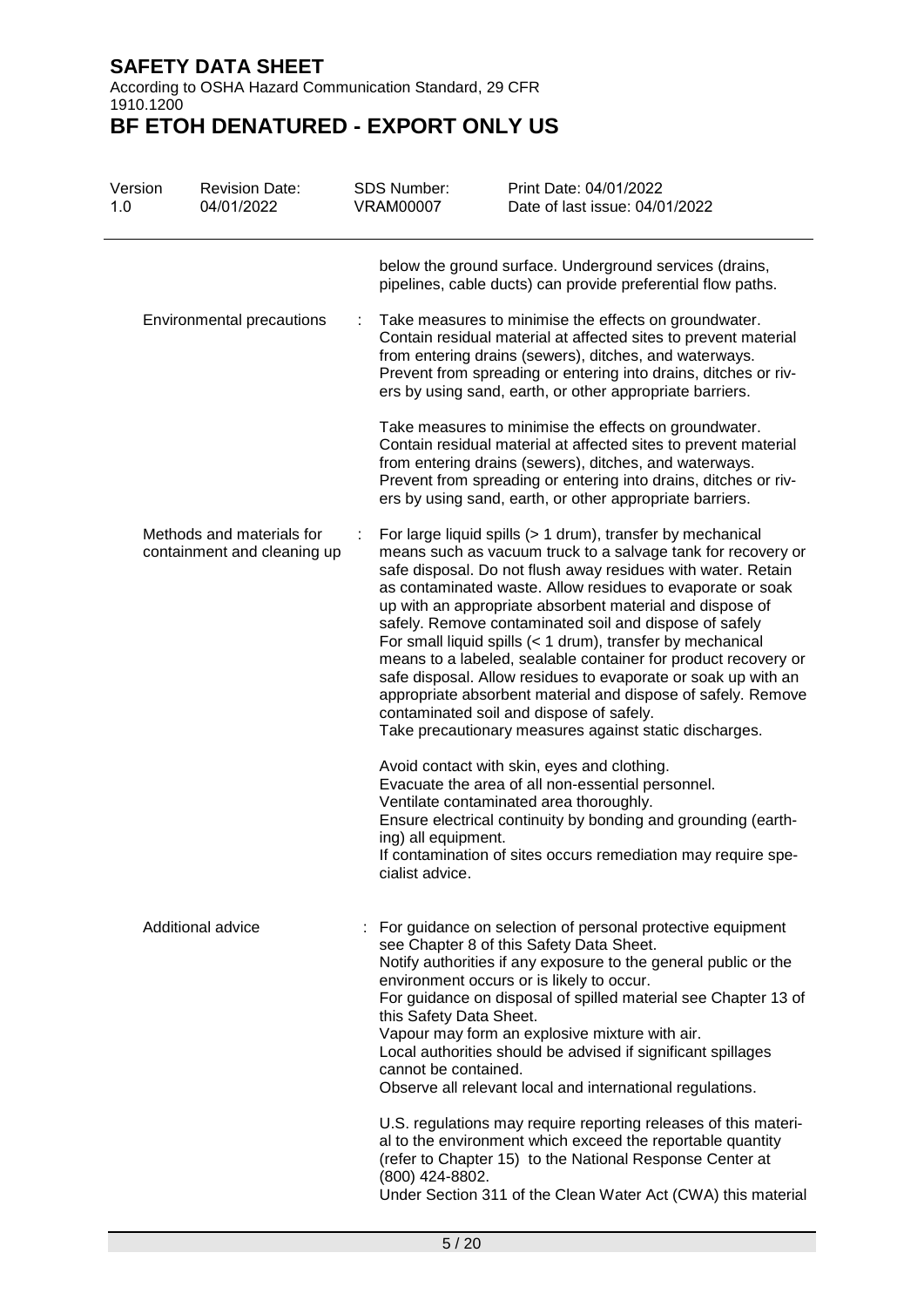According to OSHA Hazard Communication Standard, 29 CFR 1910.1200

| Version<br>1.0 | <b>Revision Date:</b><br>04/01/2022    | SDS Number:<br><b>VRAM00007</b>                                                                                                         | Print Date: 04/01/2022<br>Date of last issue: 04/01/2022                                                                                                                                                                                                                                                                                                                                                                                                                                                                                                                                                                                                                                                                                                                                                                                                                                                                           |
|----------------|----------------------------------------|-----------------------------------------------------------------------------------------------------------------------------------------|------------------------------------------------------------------------------------------------------------------------------------------------------------------------------------------------------------------------------------------------------------------------------------------------------------------------------------------------------------------------------------------------------------------------------------------------------------------------------------------------------------------------------------------------------------------------------------------------------------------------------------------------------------------------------------------------------------------------------------------------------------------------------------------------------------------------------------------------------------------------------------------------------------------------------------|
|                |                                        | 8802.                                                                                                                                   | is considered an oil. As such, spills into surface waters must<br>be reported to the National Response Center at (800) 424-<br>This material is covered by EPA's Comprehensive Environ-<br>mental Response, Compensation and Liability Act (CERCLA)<br>Petroleum Exclusion. Therefore, releases to the environment<br>may not be reportable under CERCLA.                                                                                                                                                                                                                                                                                                                                                                                                                                                                                                                                                                          |
|                | <b>SECTION 7. HANDLING AND STORAGE</b> |                                                                                                                                         |                                                                                                                                                                                                                                                                                                                                                                                                                                                                                                                                                                                                                                                                                                                                                                                                                                                                                                                                    |
|                | <b>Technical measures</b>              | material.<br>laundering.<br>Prevent spillages.<br>age facilities are followed.                                                          | Avoid breathing of or direct contact with material. Only use in<br>well ventilated areas. Wash thoroughly after handling. For<br>guidance on selection of personal protective equipment see<br>Chapter 8 of this Safety Data Sheet.<br>Use the information in this data sheet as input to a risk as-<br>sessment of local circumstances to help determine appropri-<br>ate controls for safe handling, storage and disposal of this<br>Air-dry contaminated clothing in a well-ventilated area before<br>Turn off all battery operated portable electronic devices (ex-<br>amples include: cellular phones, pagers and CD players)<br>before operating gasoline pump.<br>Do not use as a cleaning solvent or other non-motor fuel uses.<br>Contaminated leather articles including shoes cannot be de-<br>contaminated and should be destroyed to prevent reuse.<br>Ensure that all local regulations regarding handling and stor- |
|                | Advice on safe handling                | ÷<br>age facilities are followed.<br>sources. Avoid sparks.<br>Never siphon by mouth.<br>Avoid exposure.<br>vapours, mists or aerosols. | Ensure that all local regulations regarding handling and stor-<br>When using do not eat or drink.<br>Extinguish any naked flames. Do not smoke. Remove ignition<br>Use local exhaust ventilation if there is risk of inhalation of<br>Properly dispose of any contaminated rags or cleaning mate-<br>rials in order to prevent fires.                                                                                                                                                                                                                                                                                                                                                                                                                                                                                                                                                                                              |
|                | Avoidance of contact                   | Strong oxidising agents.<br>Strong acids.                                                                                               |                                                                                                                                                                                                                                                                                                                                                                                                                                                                                                                                                                                                                                                                                                                                                                                                                                                                                                                                    |
|                | <b>Product Transfer</b>                |                                                                                                                                         | : Wait 2 minutes after tank filling (for tanks such as those on<br>road tanker vehicles) before opening hatches or manholes.<br>Wait 30 minutes after tank filling (for large storage tanks)<br>before opening hatches or manholes. Electrostatic charges<br>may be generated during pumping. Electrostatic discharge<br>may cause fire. Ensure electrical continuity by bonding and<br>grounding (earthing) all equipment. Restrict line velocity dur-<br>ing pumping in order to avoid generation of electrostatic dis-                                                                                                                                                                                                                                                                                                                                                                                                          |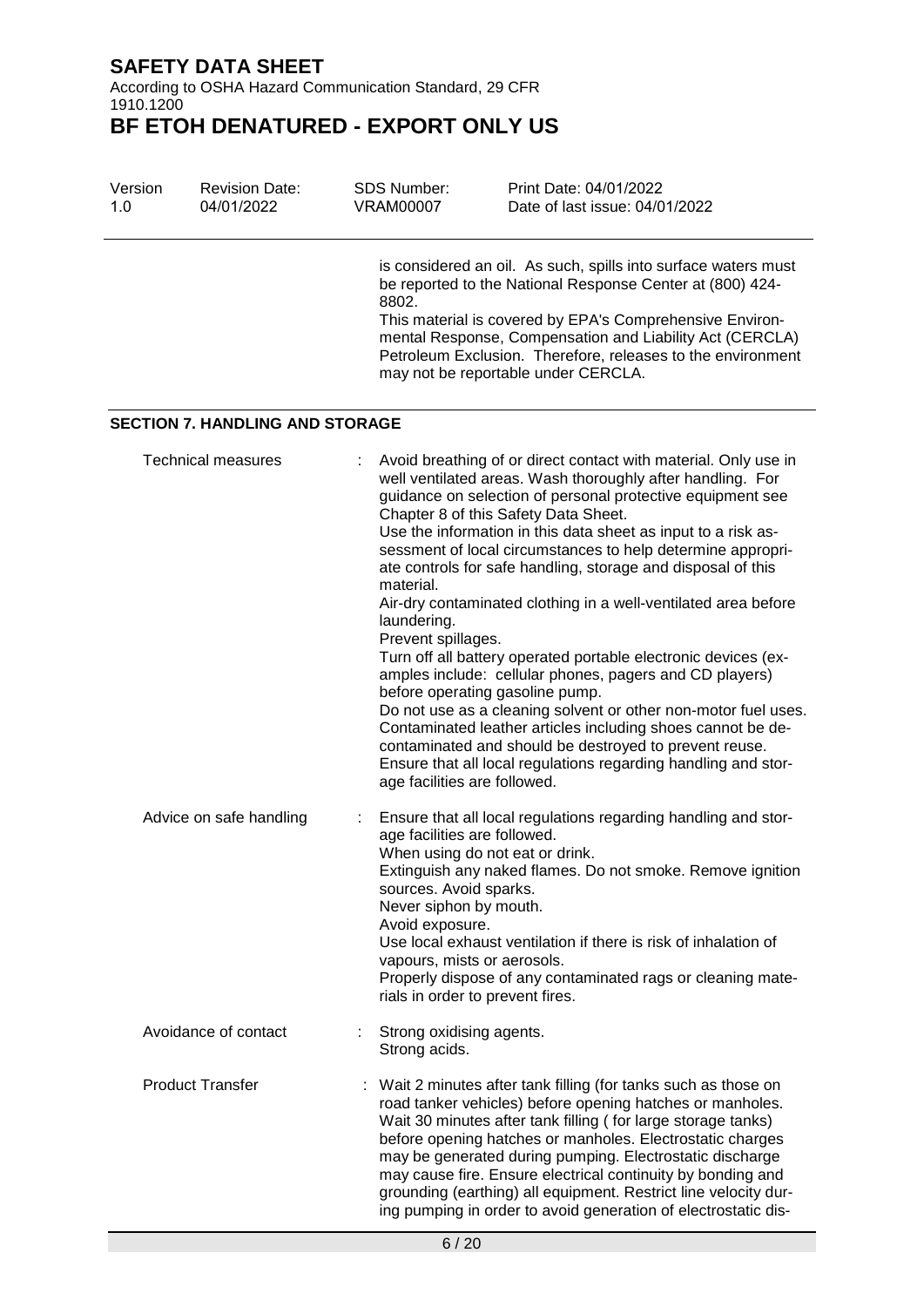According to OSHA Hazard Communication Standard, 29 CFR 1910.1200

# **BF ETOH DENATURED - EXPORT ONLY US**

| Version<br>1.0 | <b>Revision Date:</b><br>04/01/2022 | <b>SDS Number:</b><br><b>VRAM00007</b> | Print Date: 04/01/2022<br>Date of last issue: 04/01/2022                                                                                                                                                                                                                                                                                                                                                                                                                                                                                                                                                                                                                                              |
|----------------|-------------------------------------|----------------------------------------|-------------------------------------------------------------------------------------------------------------------------------------------------------------------------------------------------------------------------------------------------------------------------------------------------------------------------------------------------------------------------------------------------------------------------------------------------------------------------------------------------------------------------------------------------------------------------------------------------------------------------------------------------------------------------------------------------------|
|                |                                     |                                        | charge $\left( \leq 1 \right)$ m/sec until fill pipe submerged to twice its di-<br>ameter, then $\leq$ 7 m/sec). Avoid splash filling. Do NOT use<br>compressed air for filling, discharging, or handling operations.                                                                                                                                                                                                                                                                                                                                                                                                                                                                                 |
| age stability  | Further information on stor-        | strict procedures and precautions.     | Drum and small container storage:<br>Keep containers closed when not in use.<br>Drums should be stacked to a maximum of 3 high.<br>Packaged product must be kept tightly closed and stored in a<br>diked (bunded) well-ventilated area, away from, ignition<br>sources and other sources of heat.<br>Use properly labeled and closable containers.<br>Take suitable precautions when opening sealed containers, as<br>pressure can build up during storage.<br>Bulk storage tanks should be diked (bunded).<br>Locate tanks away from heat and other sources of ignition.<br>Cleaning, inspection and maintenance of storage tanks is a<br>specialist operation, which requires the implementation of |
|                | Packaging material                  | zinc silicate paint.                   | Suitable material: For containers, or container linings use mild<br>steel, stainless steel., For container paints, use epoxy paint,<br>Unsuitable material: PVC., Natural rubber.                                                                                                                                                                                                                                                                                                                                                                                                                                                                                                                     |
|                | <b>Container Advice</b>             |                                        | : Do not cut, drill, grind, weld or perform similar operations on or<br>near containers. Containers, even those that have been emp-<br>tied, can contain explosive vapours.                                                                                                                                                                                                                                                                                                                                                                                                                                                                                                                           |
|                | Specific use(s)                     | : Not applicable.                      |                                                                                                                                                                                                                                                                                                                                                                                                                                                                                                                                                                                                                                                                                                       |

### **SECTION 8. EXPOSURE CONTROLS AND PERSONAL PROTECTION**

|                                        | 00111p011011t0 111t11 11011tpia00 0011t1 01 parametero |                                     |                                                        |              |  |  |  |  |
|----------------------------------------|--------------------------------------------------------|-------------------------------------|--------------------------------------------------------|--------------|--|--|--|--|
| Components                             | CAS-No.                                                | Value type<br>(Form of<br>exposure) | Control parame-<br>ters / Permissible<br>concentration | <b>Basis</b> |  |  |  |  |
| Ethanol                                | 64-17-5                                                | <b>STEL</b>                         | 1,000 ppm                                              | <b>ACGIH</b> |  |  |  |  |
| Ethanol                                |                                                        | <b>TWA</b>                          | 1,000 ppm<br>1,900 mg/m3                               | OSHA Z-1     |  |  |  |  |
| Gasoline, low boiling point<br>naphtha | 86290-81-5                                             | <b>TWA</b>                          | 300 ppm                                                | <b>ACGIH</b> |  |  |  |  |
| Gasoline, low boiling point<br>naphtha |                                                        | <b>STEL</b>                         | 500 ppm                                                | <b>ACGIH</b> |  |  |  |  |
| Gasoline, low boiling point<br>naphtha |                                                        | <b>TWA</b>                          | 500 ppm<br>2,000 mg/m3                                 | OSHA Z-1     |  |  |  |  |
| Ethanol                                | 64-17-5                                                | <b>STEL</b>                         | 1,000 ppm                                              | <b>ACGIH</b> |  |  |  |  |
| Ethanol                                |                                                        | <b>TWA</b>                          | 1,000 ppm<br>1,900 mg/m3                               | OSHA Z-1     |  |  |  |  |
| Gasoline, low boiling point<br>naphtha | 86290-81-5                                             | <b>TWA</b>                          | 300 ppm                                                | <b>ACGIH</b> |  |  |  |  |

### **Components with workplace control parameters**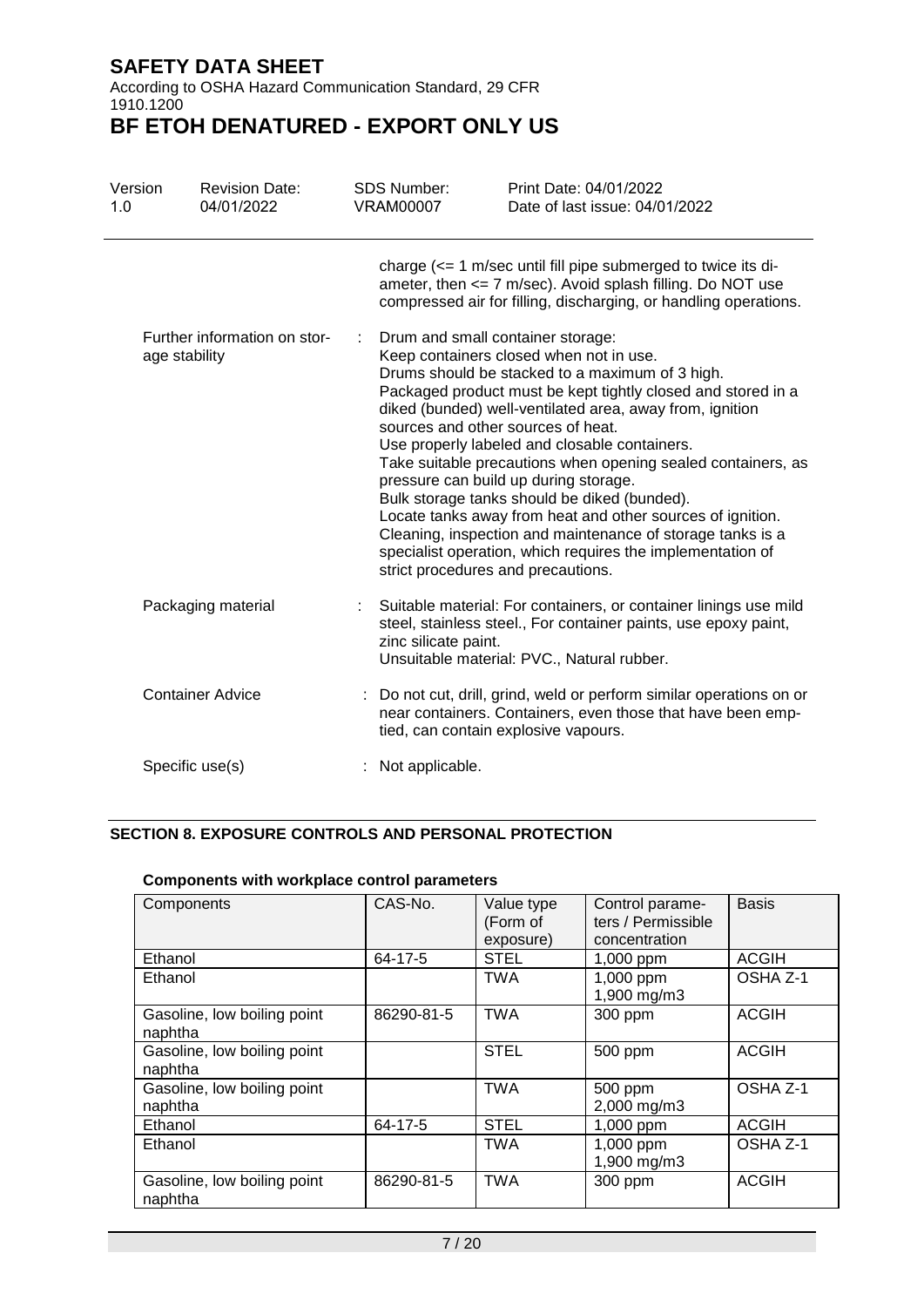According to OSHA Hazard Communication Standard, 29 CFR 1910.1200

## **BF ETOH DENATURED - EXPORT ONLY US**

| Version | <b>Revision Date:</b> | SDS Number: | Print Date: 04/01/2022         |
|---------|-----------------------|-------------|--------------------------------|
| 1.0     | 04/01/2022            | VRAM00007   | Date of last issue: 04/01/2022 |

| Gasoline, low boiling point<br>naphtha | <b>STEL</b> | 500 ppm                            | ACGIH    |
|----------------------------------------|-------------|------------------------------------|----------|
| Gasoline, low boiling point<br>naphtha | TWA         | 500 ppm<br>$2,000 \,\mathrm{mg/m}$ | OSHA Z-1 |

### **Occupational exposure limits of decomposition products**

| Components                             | CAS-No.      | Value type<br>(Form of<br>exposure) | Control parame-<br>ters / Permissible<br>concentration | <b>Basis</b>     |
|----------------------------------------|--------------|-------------------------------------|--------------------------------------------------------|------------------|
| Ethanol                                | 603-002-00-5 | <b>STEL</b>                         | 1,000 ppm                                              | <b>ACGIH</b>     |
|                                        |              | <b>TWA</b>                          | 1,000 ppm<br>1,900 mg/m3                               | OSHA Z-1         |
|                                        |              | <b>TWA</b>                          | 1,000 ppm<br>1,900 mg/m3                               | <b>NIOSH REL</b> |
| Gasoline, low boiling point<br>naphtha | 649-378-00-4 | <b>TWA</b>                          | 300 ppm                                                | <b>ACGIH</b>     |
|                                        |              | <b>STEL</b>                         | 500 ppm                                                | <b>ACGIH</b>     |
|                                        |              | <b>TWA</b>                          | 500 ppm<br>2,000 mg/m3                                 | OSHA Z-1         |

### **Biological occupational exposure limits**

No biological limit allocated.

### **Monitoring Methods**

Monitoring of the concentration of substances in the breathing zone of workers or in the general workplace may be required to confirm compliance with an OEL and adequacy of exposure controls. For some substances biological monitoring may also be appropriate.

Validated exposure measurement methods should be applied by a competent person and samples analysed by an accredited laboratory.

Examples of sources of recommended exposure measurement methods are given below or contact the supplier. Further national methods may be available.

National Institute of Occupational Safety and Health (NIOSH), USA: Manual of Analytical Methods http://www.cdc.gov/niosh/

Occupational Safety and Health Administration (OSHA), USA: Sampling and Analytical Methods http://www.osha.gov/

Health and Safety Executive (HSE), UK: Methods for the Determination of Hazardous Substances http://www.hse.gov.uk/

Institut für Arbeitsschutz Deutschen Gesetzlichen Unfallversicherung (IFA) , Germany http://www.dguv.de/inhalt/index.jsp

L'Institut National de Recherche et de Securité, (INRS), France http://www.inrs.fr/accueil

| <b>Engineering measures</b> | : The level of protection and types of controls necessary will<br>vary depending upon potential exposure conditions. Select<br>controls based on a risk assessment of local circumstances.<br>Appropriate measures include:<br>Use sealed systems as far as possible.<br>Adequate explosion-proof ventilation to control airborne con-<br>centrations below the exposure guidelines/limits.<br>Local exhaust ventilation is recommended.<br>Firewater monitors and deluge systems are recommended.<br>Eye washes and showers for emergency use. |
|-----------------------------|-------------------------------------------------------------------------------------------------------------------------------------------------------------------------------------------------------------------------------------------------------------------------------------------------------------------------------------------------------------------------------------------------------------------------------------------------------------------------------------------------------------------------------------------------|
|-----------------------------|-------------------------------------------------------------------------------------------------------------------------------------------------------------------------------------------------------------------------------------------------------------------------------------------------------------------------------------------------------------------------------------------------------------------------------------------------------------------------------------------------------------------------------------------------|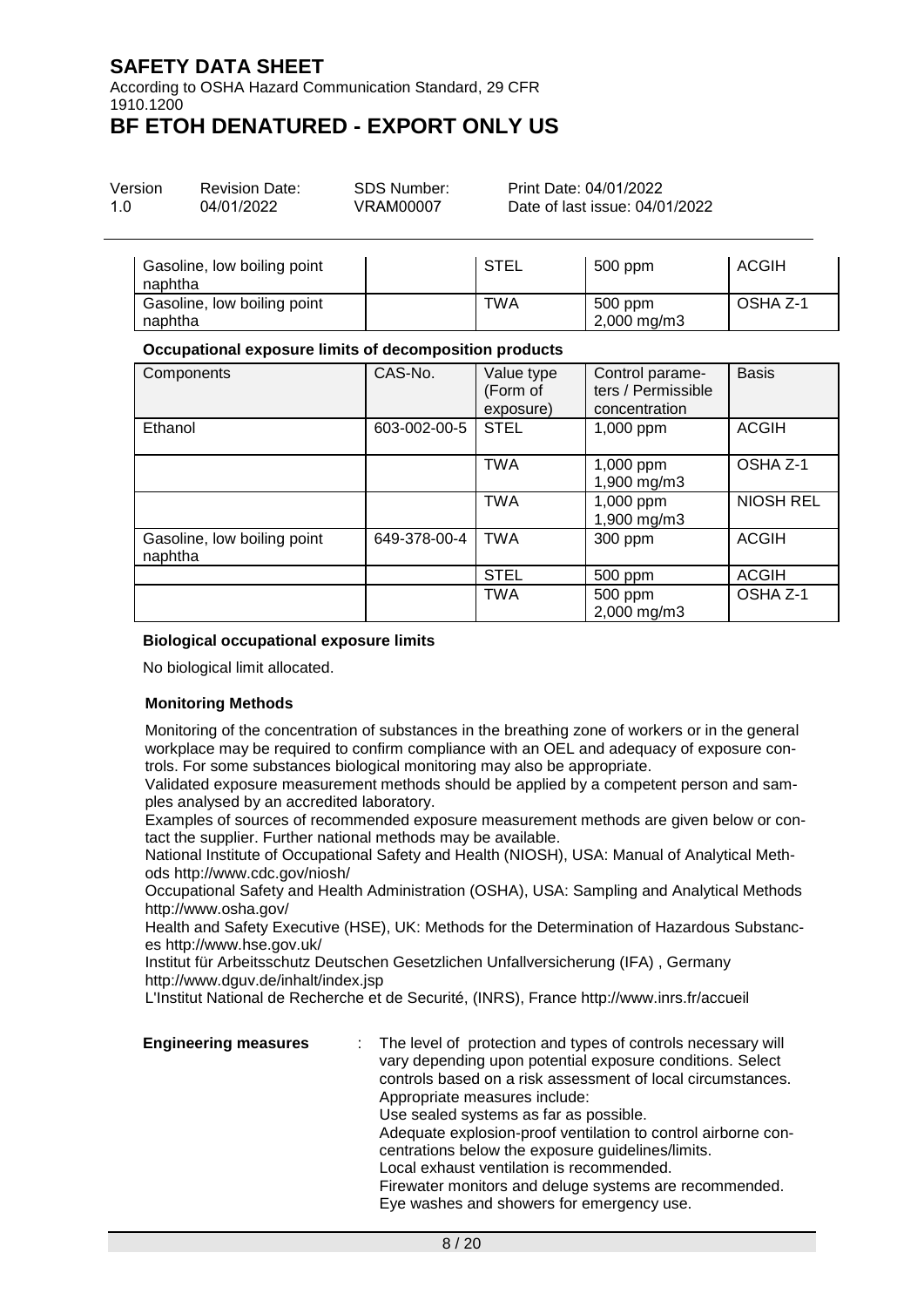According to OSHA Hazard Communication Standard, 29 CFR 1910.1200 **BF ETOH DENATURED - EXPORT ONLY US**

Version 1.0

Revision Date: 04/01/2022

SDS Number: VRAM00007

Print Date: 04/01/2022 Date of last issue: 04/01/2022

General Information:

Always observe good personal hygiene measures, such as washing hands after handling the material and before eating, drinking, and/or smoking. Routinely wash work clothing and protective equipment to remove contaminants. Discard contaminated clothing and footwear that cannot be cleaned. Practice good housekeeping.

Define procedures for safe handling and maintenance of controls.

Educate and train workers in the hazards and control measures relevant to normal activities associated with this product.

Ensure appropriate selection, testing and maintenance of equipment used to control exposure, e.g. personal protective equipment, local exhaust ventilation.

Drain down system prior to equipment break-in or maintenance.

Retain drain downs in sealed storage pending disposal or for subsequent recycle.

Do not ingest. If swallowed then seek immediate medical assistance

### **Personal protective equipment**

| Respiratory protection | If engineering controls do not maintain airborne concentra-<br>tions to a level which is adequate to protect worker health,<br>select respiratory protection equipment suitable for the spe-<br>cific conditions of use and meeting relevant legislation.<br>Check with respiratory protective equipment suppliers.<br>Where air-filtering respirators are suitable, select an appro-<br>priate combination of mask and filter.<br>Where air-filtering respirators are unsuitable (e.g. airborne<br>concentrations are high, risk of oxygen deficiency, confined<br>space) use appropriate positive pressure breathing appa-<br>ratus.<br>If air-filtering respirators are suitable for conditions of use:<br>Select a filter suitable for organic gases and vapours [boiling]<br>point >65 °C (149 °F)]. |
|------------------------|-----------------------------------------------------------------------------------------------------------------------------------------------------------------------------------------------------------------------------------------------------------------------------------------------------------------------------------------------------------------------------------------------------------------------------------------------------------------------------------------------------------------------------------------------------------------------------------------------------------------------------------------------------------------------------------------------------------------------------------------------------------------------------------------------------------|
| Hand protection        |                                                                                                                                                                                                                                                                                                                                                                                                                                                                                                                                                                                                                                                                                                                                                                                                           |
| Remarks                | Personal hygiene is a key element of effective hand care.<br>Gloves must only be worn on clean hands. After using<br>gloves, hands should be washed and dried thoroughly. Appli-<br>cation of a non-perfumed moisturizer is recommended. Suit-<br>ability and durability of a glove is dependent on usage, e.g.<br>frequency and duration of contact, chemical resistance of<br>glove material, dexterity. Always seek advice from glove sup-<br>pliers. Contaminated gloves should be replaced. For continu-<br>ous contact we recommend gloves with breakthrough time of                                                                                                                                                                                                                                |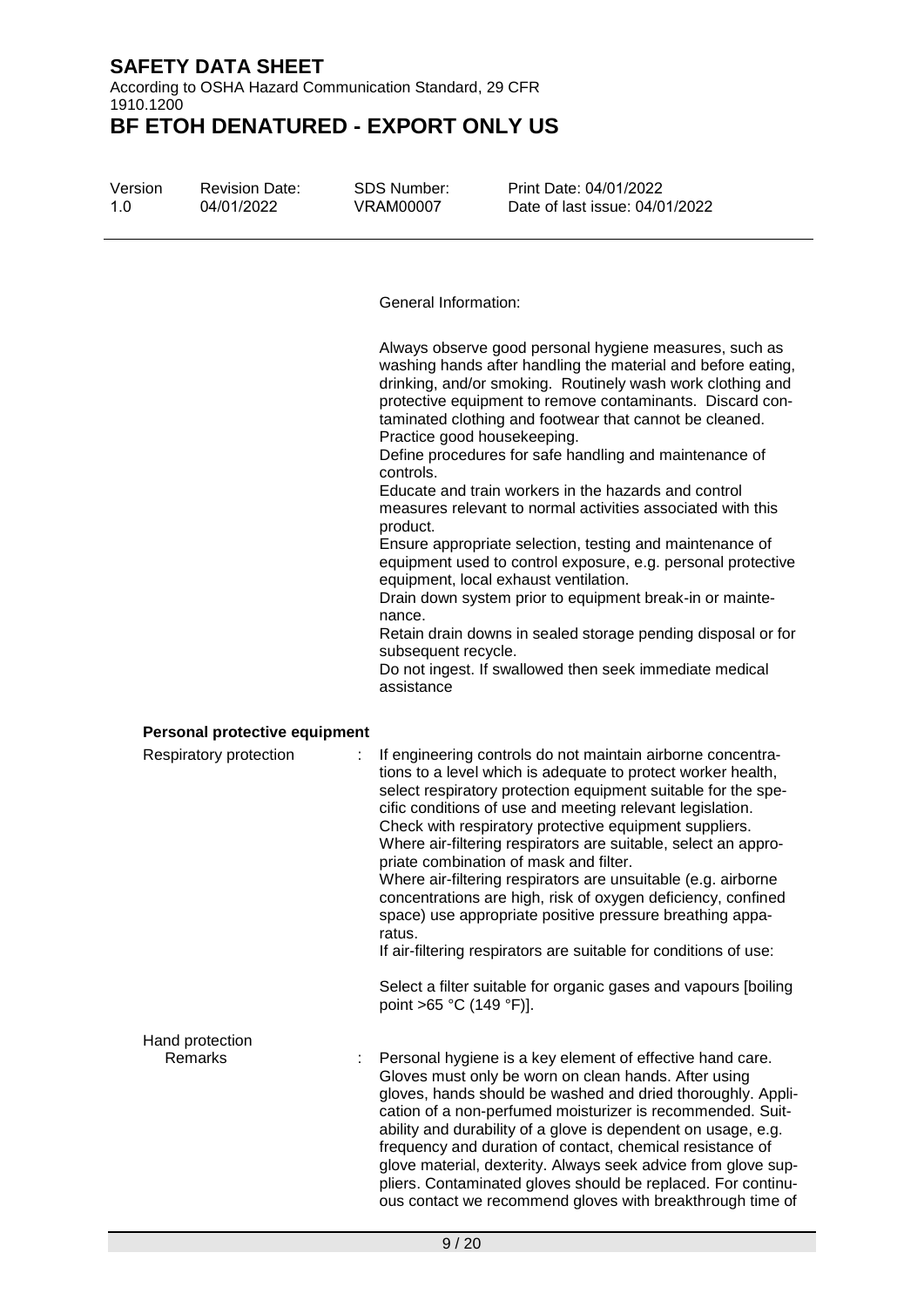According to OSHA Hazard Communication Standard, 29 CFR 1910.1200

| Version<br>1.0 | <b>Revision Date:</b><br>04/01/2022                | <b>SDS Number:</b><br><b>VRAM00007</b>          | Print Date: 04/01/2022<br>Date of last issue: 04/01/2022                                                                                                                                                                                                                                                                                                                                                                                                                                                                                                                                                                                                                                                                                                                                                                                                                                                                                                                                                                                                             |  |  |  |
|----------------|----------------------------------------------------|-------------------------------------------------|----------------------------------------------------------------------------------------------------------------------------------------------------------------------------------------------------------------------------------------------------------------------------------------------------------------------------------------------------------------------------------------------------------------------------------------------------------------------------------------------------------------------------------------------------------------------------------------------------------------------------------------------------------------------------------------------------------------------------------------------------------------------------------------------------------------------------------------------------------------------------------------------------------------------------------------------------------------------------------------------------------------------------------------------------------------------|--|--|--|
|                |                                                    |                                                 | more than 240 minutes with preference for > 480 minutes<br>where suitable gloves can be identified. For short-term/splash<br>protection we recommend the same, but recognize that suit-<br>able gloves offering this level of protection may not be avail-<br>able and in this case a lower breakthrough time maybe ac-<br>ceptable so long as appropriate maintenance and replace-<br>ment regimes are followed. Glove thickness is not a good<br>predictor of glove resistance to a chemical as it is dependent<br>on the exact composition of the glove material. Glove thick-<br>ness should be typically greater than 0.35 mm depending on<br>the glove make and model. Where hand contact with the<br>product may occur the use of gloves approved to relevant<br>standards (e.g. Europe: EN374, US: F739) made from the<br>following materials may provide suitable chemical protection.<br>When prolonged or frequent repeated contact occurs. Nitrile<br>rubber gloves. For incidental contact/splash protection Neo-<br>prene, PVC gloves may be suitable. |  |  |  |
|                | Eye protection                                     |                                                 | Wear goggles for use against liquids and gas.                                                                                                                                                                                                                                                                                                                                                                                                                                                                                                                                                                                                                                                                                                                                                                                                                                                                                                                                                                                                                        |  |  |  |
|                | Skin and body protection                           | use.                                            | Skin protection is not required under normal conditions of<br>For prolonged or repeated exposures use impervious clothing<br>over parts of the body subject to exposure.                                                                                                                                                                                                                                                                                                                                                                                                                                                                                                                                                                                                                                                                                                                                                                                                                                                                                             |  |  |  |
|                | Protective measures                                |                                                 | : Personal protective equipment (PPE) should meet recom-<br>mended national standards. Check with PPE suppliers.                                                                                                                                                                                                                                                                                                                                                                                                                                                                                                                                                                                                                                                                                                                                                                                                                                                                                                                                                     |  |  |  |
|                | Thermal hazards                                    | : Not applicable                                |                                                                                                                                                                                                                                                                                                                                                                                                                                                                                                                                                                                                                                                                                                                                                                                                                                                                                                                                                                                                                                                                      |  |  |  |
|                | <b>Environmental exposure controls</b>             |                                                 |                                                                                                                                                                                                                                                                                                                                                                                                                                                                                                                                                                                                                                                                                                                                                                                                                                                                                                                                                                                                                                                                      |  |  |  |
|                | General advice                                     | vapour.<br>ronmental legislation.<br>section 6. | : Local guidelines on emission limits for volatile substances<br>must be observed for the discharge of exhaust air containing<br>Minimise release to the environment. An environmental as-<br>sessment must be made to ensure compliance with local envi-<br>Information on accidental release measures are to be found in                                                                                                                                                                                                                                                                                                                                                                                                                                                                                                                                                                                                                                                                                                                                           |  |  |  |
|                | <b>SECTION 9. PHYSICAL AND CHEMICAL PROPERTIES</b> |                                                 |                                                                                                                                                                                                                                                                                                                                                                                                                                                                                                                                                                                                                                                                                                                                                                                                                                                                                                                                                                                                                                                                      |  |  |  |
|                | Appearance                                         | liquid                                          |                                                                                                                                                                                                                                                                                                                                                                                                                                                                                                                                                                                                                                                                                                                                                                                                                                                                                                                                                                                                                                                                      |  |  |  |
| Colour         |                                                    | Undyed                                          |                                                                                                                                                                                                                                                                                                                                                                                                                                                                                                                                                                                                                                                                                                                                                                                                                                                                                                                                                                                                                                                                      |  |  |  |

| Odour           | : Not applicable     |
|-----------------|----------------------|
| Odour Threshold | : Data not available |

| pH | Not applicable |
|----|----------------|
|    |                |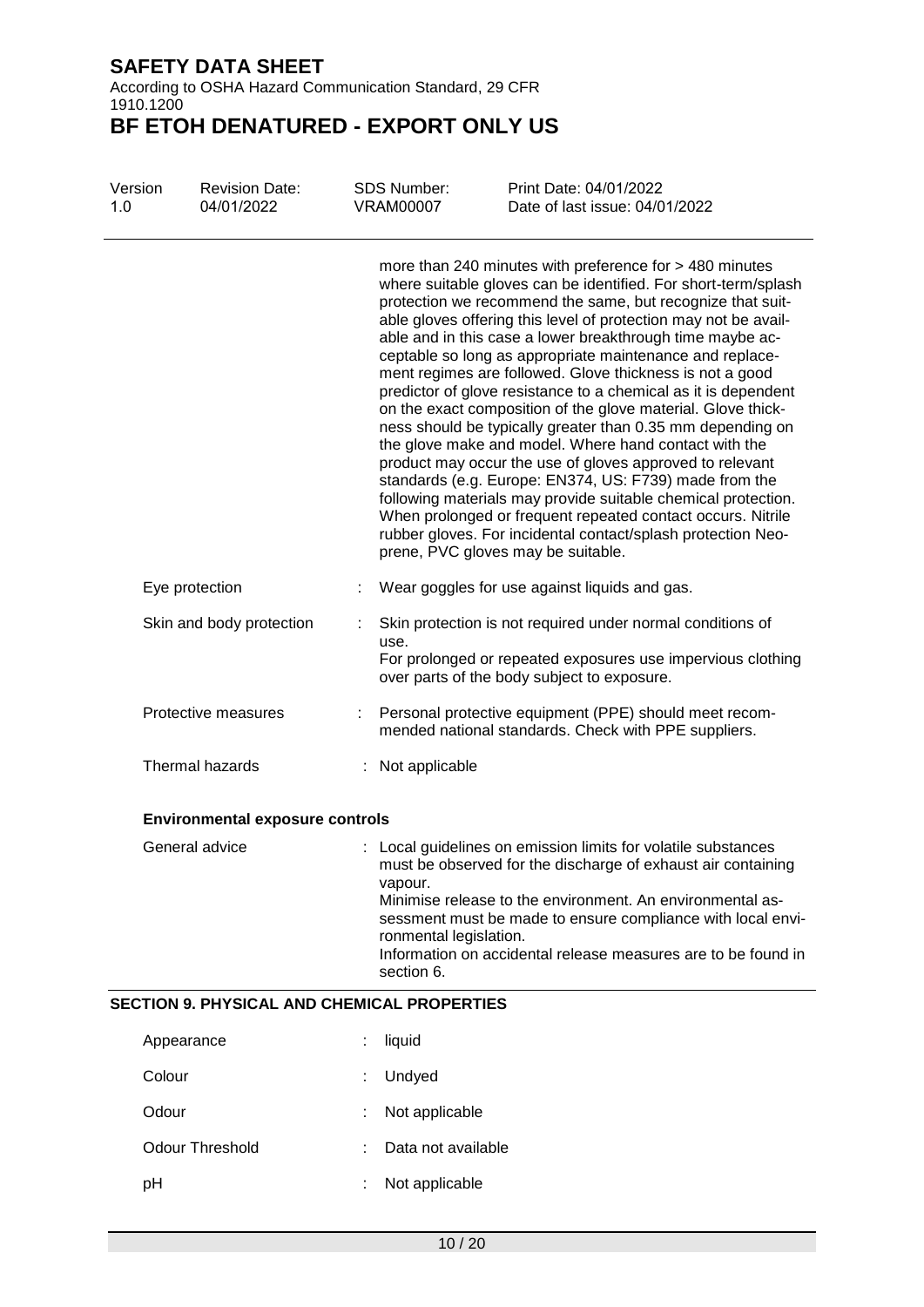According to OSHA Hazard Communication Standard, 29 CFR 1910.1200

| 1.0 | Version         | <b>Revision Date:</b><br>04/01/2022                            |   | <b>SDS Number:</b><br><b>VRAM00007</b>        | Print Date: 04/01/2022<br>Date of last issue: 04/01/2022 |
|-----|-----------------|----------------------------------------------------------------|---|-----------------------------------------------|----------------------------------------------------------|
|     |                 | Melting / freezing point                                       | ÷ | Data not available                            |                                                          |
|     |                 | Boiling point/boiling range                                    | ÷ | Typical 78 °C / 172 °F<br>Method: Unspecified |                                                          |
|     | Flash point     |                                                                |   | Typical 13 °C / 55 °F                         |                                                          |
|     |                 |                                                                |   | Method: Unspecified                           |                                                          |
|     |                 | Flammability (solid, gas)                                      | ÷ | Not applicable                                |                                                          |
|     |                 | Upper explosion limit / upper<br>flammability limit            |   | : $23.5\%$ (V)                                |                                                          |
|     |                 | Lower explosion limit / Lower : 3.1 %(V)<br>flammability limit |   |                                               |                                                          |
|     |                 | Vapour pressure                                                |   | 16 kPa (38.0 °C / 100.4 °F)                   |                                                          |
|     |                 |                                                                |   | Method: Unspecified                           |                                                          |
|     |                 |                                                                |   | 29 kPa (50.0 °C / 122.0 °F)                   |                                                          |
|     |                 |                                                                |   | Method: Unspecified                           |                                                          |
|     |                 | Relative vapour density                                        | ÷ | Data not available                            |                                                          |
|     |                 | Relative density                                               | ÷ | Data not available                            |                                                          |
|     | Density         |                                                                |   | Method: Unspecified                           | Typical 790 kg/m3 (15.0 °C / 59.0 °F)                    |
|     | Solubility(ies) | Water solubility                                               |   | insoluble                                     |                                                          |
|     |                 | Solubility in other solvents :                                 |   | Data not available                            |                                                          |
|     | octanol/water   | Partition coefficient: n-                                      | ÷ | log Pow: < 1                                  |                                                          |
|     |                 | Auto-ignition temperature                                      | ÷ | Data not available                            |                                                          |
|     | Viscosity       | Viscosity, kinematic                                           |   | 1.1 mm2/s (40.0 °C / 104.0 °F)                |                                                          |
|     |                 |                                                                |   | Method: Unspecified                           |                                                          |
|     |                 |                                                                |   | Method: Unspecified<br>Data not available     |                                                          |
|     |                 | <b>Explosive properties</b>                                    |   |                                               | Classification Code: Not classified.                     |
|     |                 | Oxidizing properties                                           | ÷ | Not applicable                                |                                                          |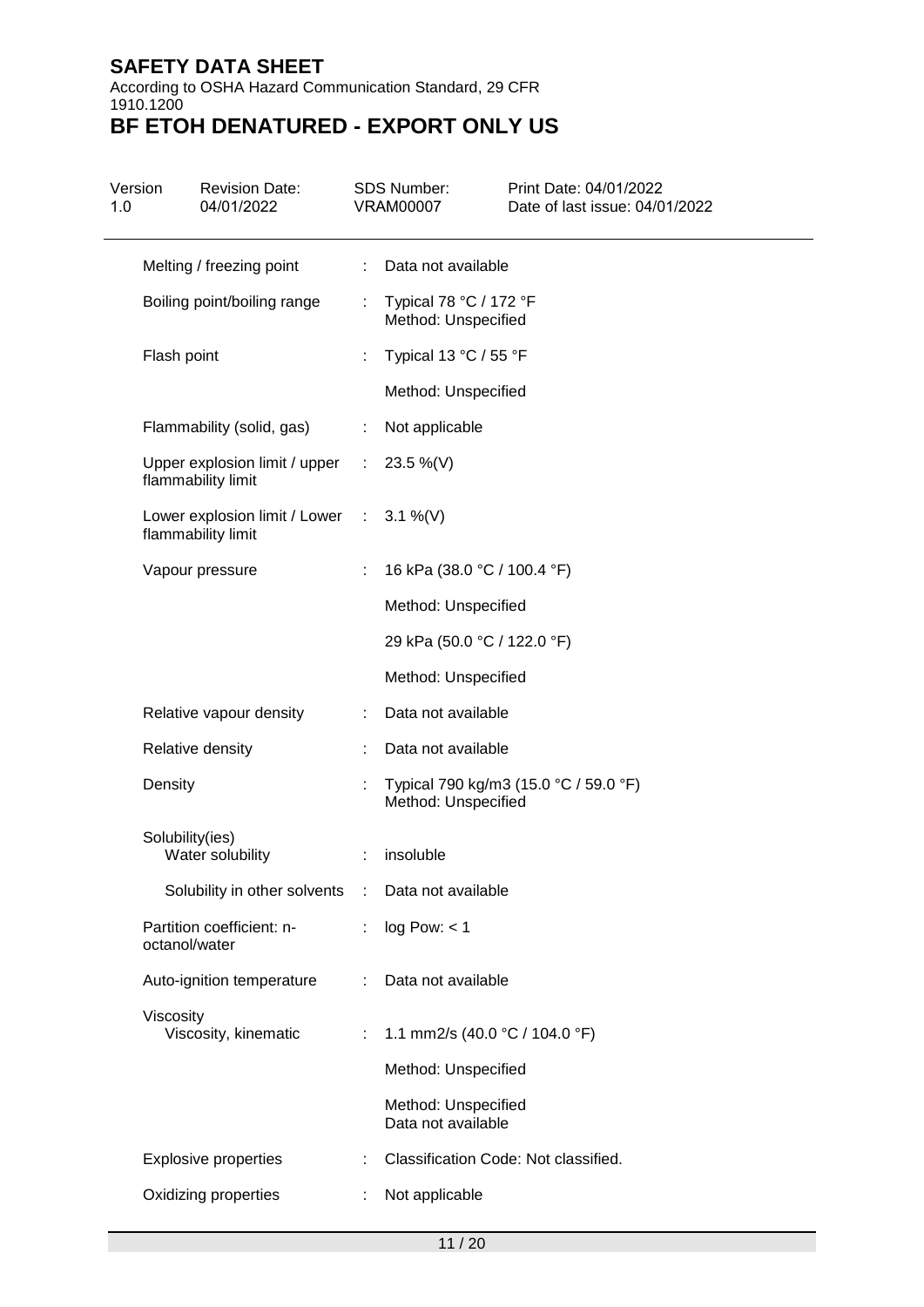According to OSHA Hazard Communication Standard, 29 CFR 1910.1200

# **BF ETOH DENATURED - EXPORT ONLY US**

| Version<br>1.0 | <b>Revision Date:</b><br>04/01/2022         |  |                | <b>SDS Number:</b><br><b>VRAM00007</b>                                               | Print Date: 04/01/2022<br>Date of last issue: 04/01/2022                                                                                                                                                                                                                                                                                                                                                                   |
|----------------|---------------------------------------------|--|----------------|--------------------------------------------------------------------------------------|----------------------------------------------------------------------------------------------------------------------------------------------------------------------------------------------------------------------------------------------------------------------------------------------------------------------------------------------------------------------------------------------------------------------------|
|                | Conductivity                                |  | ÷              | Electrical conductivity: > 10,000 pS/m                                               |                                                                                                                                                                                                                                                                                                                                                                                                                            |
|                | <b>SECTION 10. STABILITY AND REACTIVITY</b> |  |                |                                                                                      |                                                                                                                                                                                                                                                                                                                                                                                                                            |
|                | Reactivity                                  |  |                | Oxidises on contact with air.                                                        |                                                                                                                                                                                                                                                                                                                                                                                                                            |
|                | Chemical stability                          |  |                | Reacts with strong acids.                                                            | Reacts with strong oxidising agents.<br>Stable under normal conditions of use.                                                                                                                                                                                                                                                                                                                                             |
|                | Possibility of hazardous reac-<br>tions     |  | $\mathbb{R}^n$ | No hazardous reaction is expected when handled and stored<br>according to provisions |                                                                                                                                                                                                                                                                                                                                                                                                                            |
|                | Conditions to avoid                         |  |                |                                                                                      | Avoid heat, sparks, open flames and other ignition sources.                                                                                                                                                                                                                                                                                                                                                                |
|                |                                             |  |                | tricity.                                                                             | In certain circumstances product can ignite due to static elec-                                                                                                                                                                                                                                                                                                                                                            |
|                | Incompatible materials                      |  |                | Strong oxidising agents.<br>Strong acids.                                            |                                                                                                                                                                                                                                                                                                                                                                                                                            |
|                | Hazardous decomposition<br>products         |  |                | during normal storage.<br>dation.                                                    | Hazardous decomposition products are not expected to form<br>Thermal decomposition is highly dependent on conditions. A<br>complex mixture of airborne solids, liquids and gases includ-<br>ing carbon monoxide, carbon dioxide, sulphur oxides and<br>unidentified organic compounds will be evolved when this<br>material undergoes combustion or thermal or oxidative degra-                                            |
|                |                                             |  |                | during normal storage.<br>dation.                                                    | Hazardous decomposition products are not expected to form<br>Thermal decomposition is highly dependent on conditions. A<br>complex mixture of airborne solids, liquids and gases includ-<br>ing carbon monoxide, carbon dioxide, sulphur oxides and<br>unidentified organic compounds will be evolved when this<br>material undergoes combustion or thermal or oxidative degra-<br>This product may release the following: |

### **SECTION 11. TOXICOLOGICAL INFORMATION**

| Basis for assessment | Information given is based on product data, a knowledge of |
|----------------------|------------------------------------------------------------|
|                      | the components and the toxicology of similar products.     |

### **Information on likely routes of exposure**

Exposure may occur via inhalation, ingestion, skin absorption, skin or eye contact, and accidental ingestion.

### **Acute toxicity**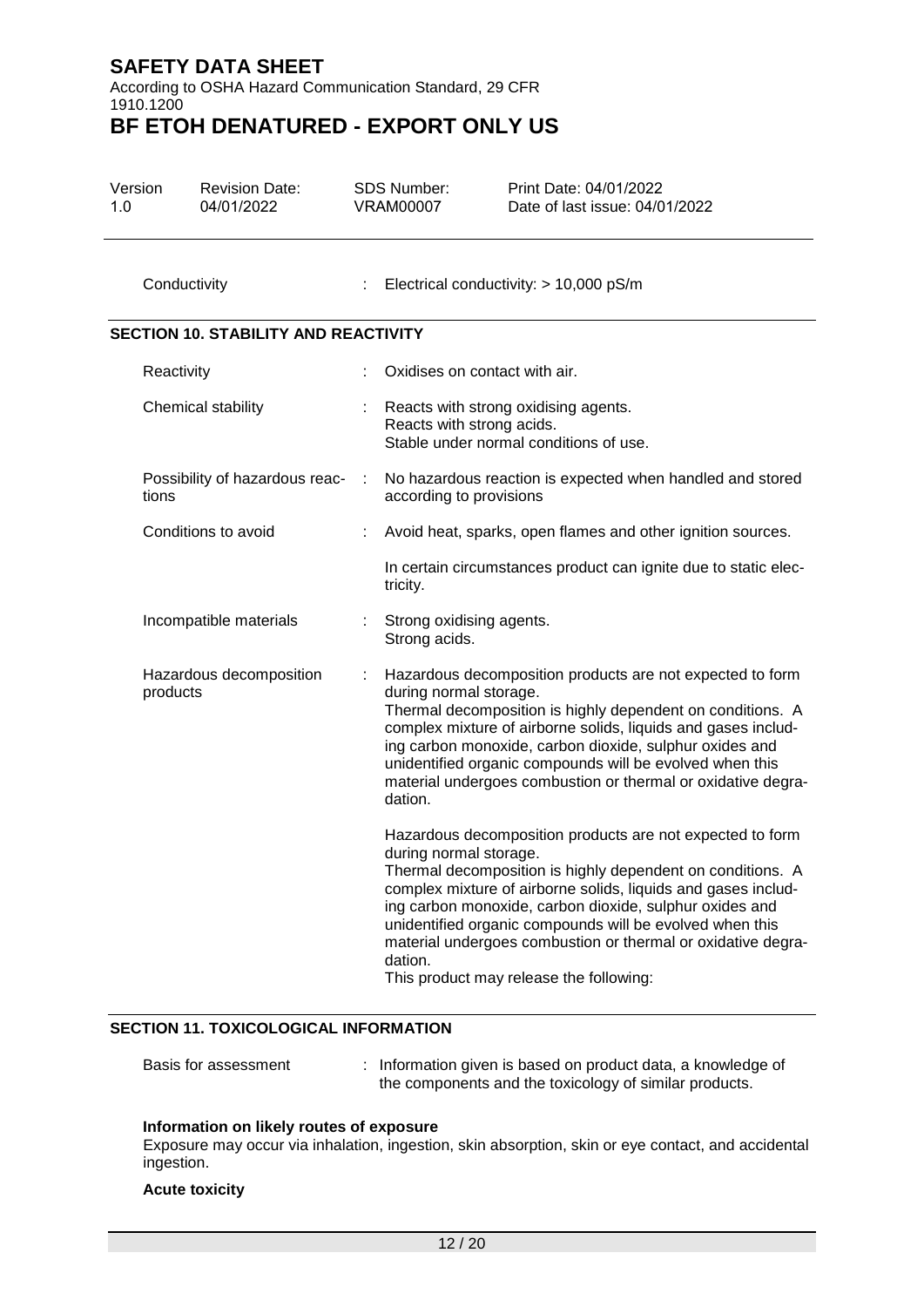According to OSHA Hazard Communication Standard, 29 CFR 1910.1200 **BF ETOH DENATURED - EXPORT ONLY US**

## Version 1.0 Revision Date: 04/01/2022 SDS Number: VRAM00007 Print Date: 04/01/2022 Date of last issue: 04/01/2022 **Product:** Acute oral toxicity : LD50 (Rat): > 2,000 mg/kg Acute inhalation toxicity : Remarks: Low toxicity by inhalation. Acute dermal toxicity : Remarks: Not expected to be a hazard. **Skin corrosion/irritation Product:** Remarks: Slightly irritating to skin., Repeated exposure may cause skin dryness or cracking. **Serious eye damage/eye irritation Product:** Remarks: Causes serious eye irritation. **Respiratory or skin sensitisation Product:** Remarks: Not a sensitiser. Based on available data, the classification criteria are not met. **Germ cell mutagenicity**

**Product:**

: Remarks: Non mutagenic

### **Carcinogenicity**

### **Product:**

Remarks: Not a carcinogen., Based on available data, the classification criteria are not met.

| <b>IARC</b>  | Group 2B: Possibly carcinogenic to humans                         |            |
|--------------|-------------------------------------------------------------------|------------|
|              | Gasoline, low boiling point<br>naphtha                            | 86290-81-5 |
|              | Group 2B: Possibly carcinogenic to humans                         |            |
| <b>ACGIH</b> | Confirmed animal carcinogen with unknown relevance to hu-<br>mans |            |
|              | Ethanol                                                           | 64-17-5    |
|              | Gasoline, low boiling point<br>naphtha                            | 86290-81-5 |
| <b>OSHA</b>  | No component of this product present at levels greater than or    |            |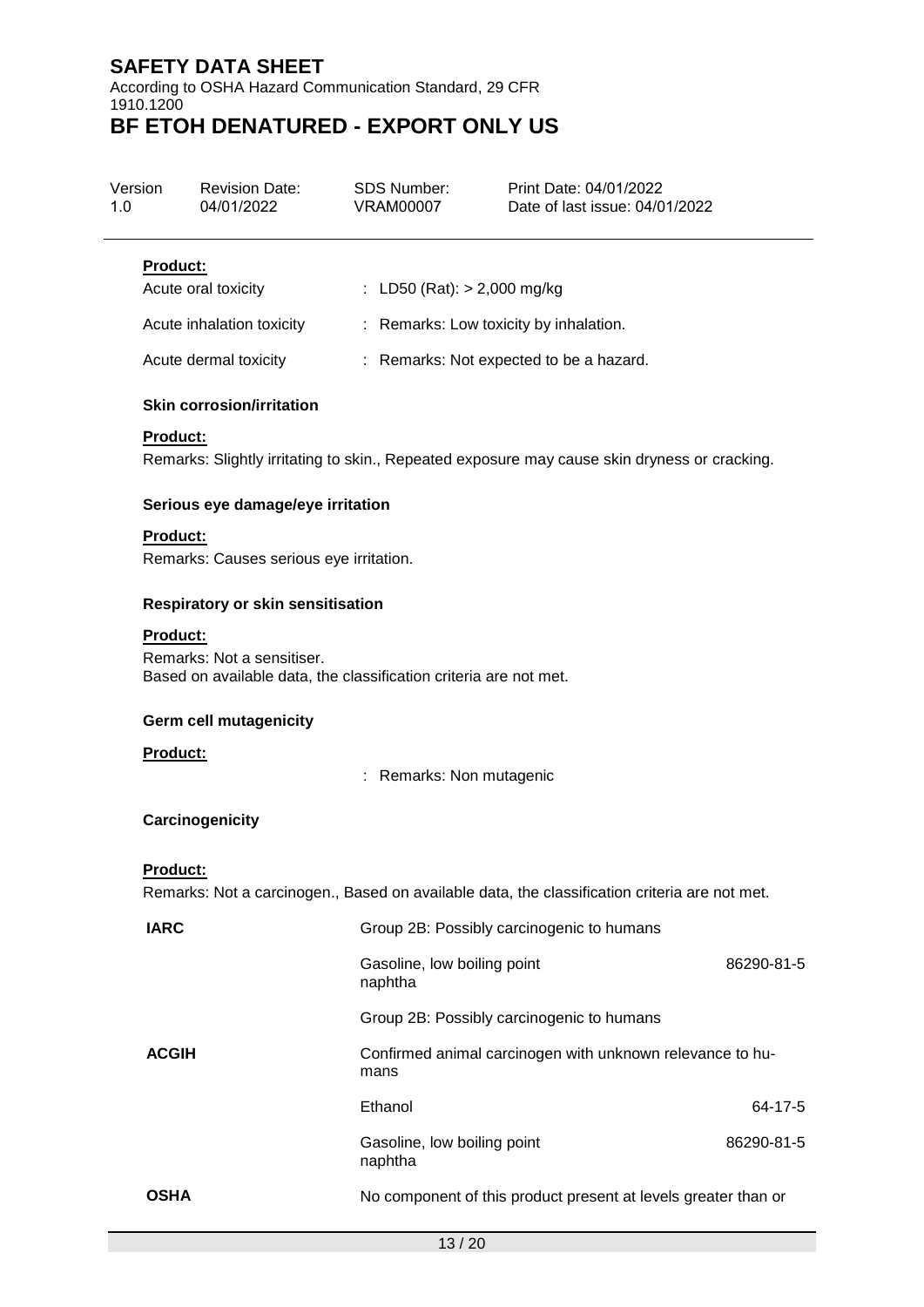According to OSHA Hazard Communication Standard, 29 CFR 1910.1200

## **BF ETOH DENATURED - EXPORT ONLY US**

| Version<br>1.0  | <b>Revision Date:</b><br>04/01/2022 | SDS Number:<br>VRAM00007 | Print Date: 04/01/2022<br>Date of last issue: 04/01/2022                                                                           |
|-----------------|-------------------------------------|--------------------------|------------------------------------------------------------------------------------------------------------------------------------|
|                 |                                     |                          | equal to 0.1% is on OSHA's list of regulated carcinogens.                                                                          |
|                 |                                     |                          | No component of this product present at levels greater than or<br>equal to 0.1% is on OSHA's list of regulated carcinogens.        |
| <b>NTP</b>      |                                     | by NTP.                  | No component of this product present at levels greater than or<br>equal to 0.1% is identified as a known or anticipated carcinogen |
|                 |                                     | by NTP.                  | No component of this product present at levels greater than or<br>equal to 0.1% is identified as a known or anticipated carcinogen |
|                 | <b>Reproductive toxicity</b>        |                          |                                                                                                                                    |
| <b>Product:</b> |                                     |                          |                                                                                                                                    |
|                 |                                     |                          | Remarks: Causes foetotoxicity at doses which are maternally                                                                        |

toxic., Ethanol, a component of this material, may cause birth defects and/or miscarriages.

### **STOT - single exposure**

### **Product:**

Remarks: Central nervous system (CNS)., May cause drowsiness and dizziness., Inhalation of vapours or mists may cause irritation to the respiratory system.

### **STOT - repeated exposure**

#### **Product:**

Remarks: Liver: can cause liver damage at chronic exposure to high concentrations.

### **Aspiration toxicity**

**Product:** Not an aspiration hazard.

### **Further information**

### **Product:**

Remarks: Classifications by other authorities under varying regulatory frameworks may exist.

### **SECTION 12. ECOLOGICAL INFORMATION**

Basis for assessment : Information given is based on product testing.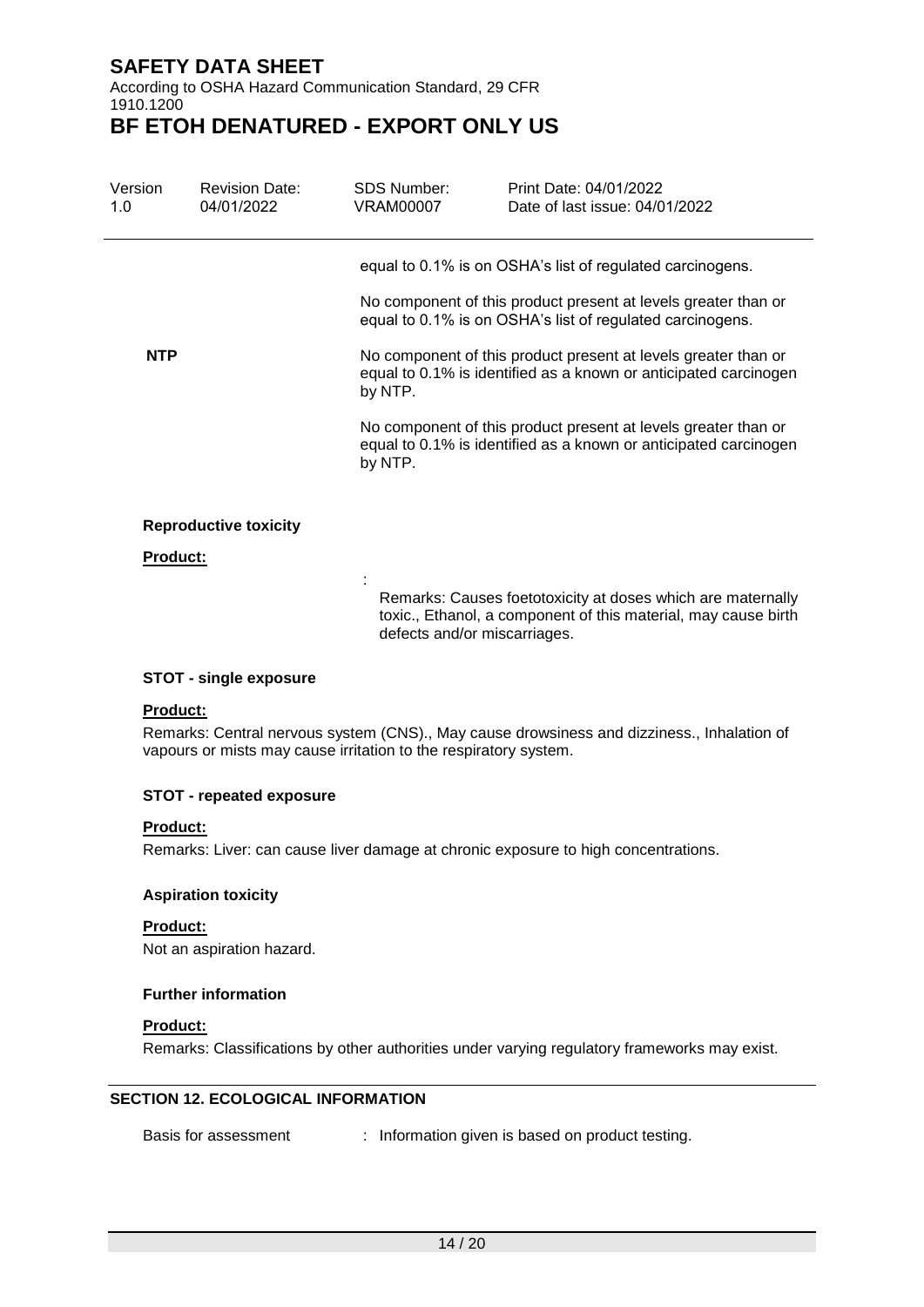According to OSHA Hazard Communication Standard, 29 CFR 1910.1200 **BF ETOH DENATURED - EXPORT ONLY US**

| 1.0 | Version                              | <b>Revision Date:</b><br>04/01/2022                              |    | <b>SDS Number:</b><br><b>VRAM00007</b>                       | Print Date: 04/01/2022<br>Date of last issue: 04/01/2022         |
|-----|--------------------------------------|------------------------------------------------------------------|----|--------------------------------------------------------------|------------------------------------------------------------------|
|     | <b>Ecotoxicity</b>                   |                                                                  |    |                                                              |                                                                  |
|     | <b>Product:</b><br>ty)               | Toxicity to fish (Acute toxici-                                  |    | Remarks: Practically non toxic:<br>$LC/EC/IC50 > 100$ mg/l   |                                                                  |
|     | toxicity)                            | Toxicity to daphnia and other :<br>aquatic invertebrates (Acute  |    | Remarks: Practically non toxic:<br>$LC/EC/IC50 > 100$ mg/l   |                                                                  |
|     | icity)                               | Toxicity to algae (Acute tox-                                    |    | Remarks: Practically non toxic:<br>LC/EC/IC50 > 100 mg/l     |                                                                  |
|     | icity)                               | Toxicity to fish (Chronic tox-                                   | ÷  | modeled data)                                                | Remarks: NOEC/NOEL expected to be > 100 mg/l (based on           |
|     | ic toxicity)                         | Toxicity to daphnia and other :<br>aquatic invertebrates (Chron- |    |                                                              | Remarks: NOEC/NOEL > 1.0 - <= 10 mg/l (based on test data)       |
|     |                                      | Toxicity to microorganisms<br>(Acute toxicity)                   |    | : Remarks: Practically non toxic:<br>$LC/EC/IC50 > 100$ mg/l |                                                                  |
|     | <b>Persistence and degradability</b> |                                                                  |    |                                                              |                                                                  |
|     | <b>Product:</b>                      | Biodegradability                                                 | ÷. | Readily biodegradable.                                       | Remarks: Oxidises rapidly by photo-chemical reactions in air.    |
|     |                                      | <b>Bioaccumulative potential</b>                                 |    |                                                              |                                                                  |
|     | Product:                             | <b>Bioaccumulation</b>                                           |    |                                                              | Remarks: Does not bioaccumulate significantly.                   |
|     |                                      | <b>Mobility in soil</b>                                          |    |                                                              |                                                                  |
|     | Product:<br>Mobility                 |                                                                  |    | Remarks: Dissolves in water.<br>inate groundwater.           | If product enters soil, it will be highly mobile and may contam- |
|     | <b>Other adverse effects</b>         |                                                                  |    |                                                              |                                                                  |
|     | Product:<br>mation                   | Additional ecological infor-                                     | ÷. | Data not available                                           |                                                                  |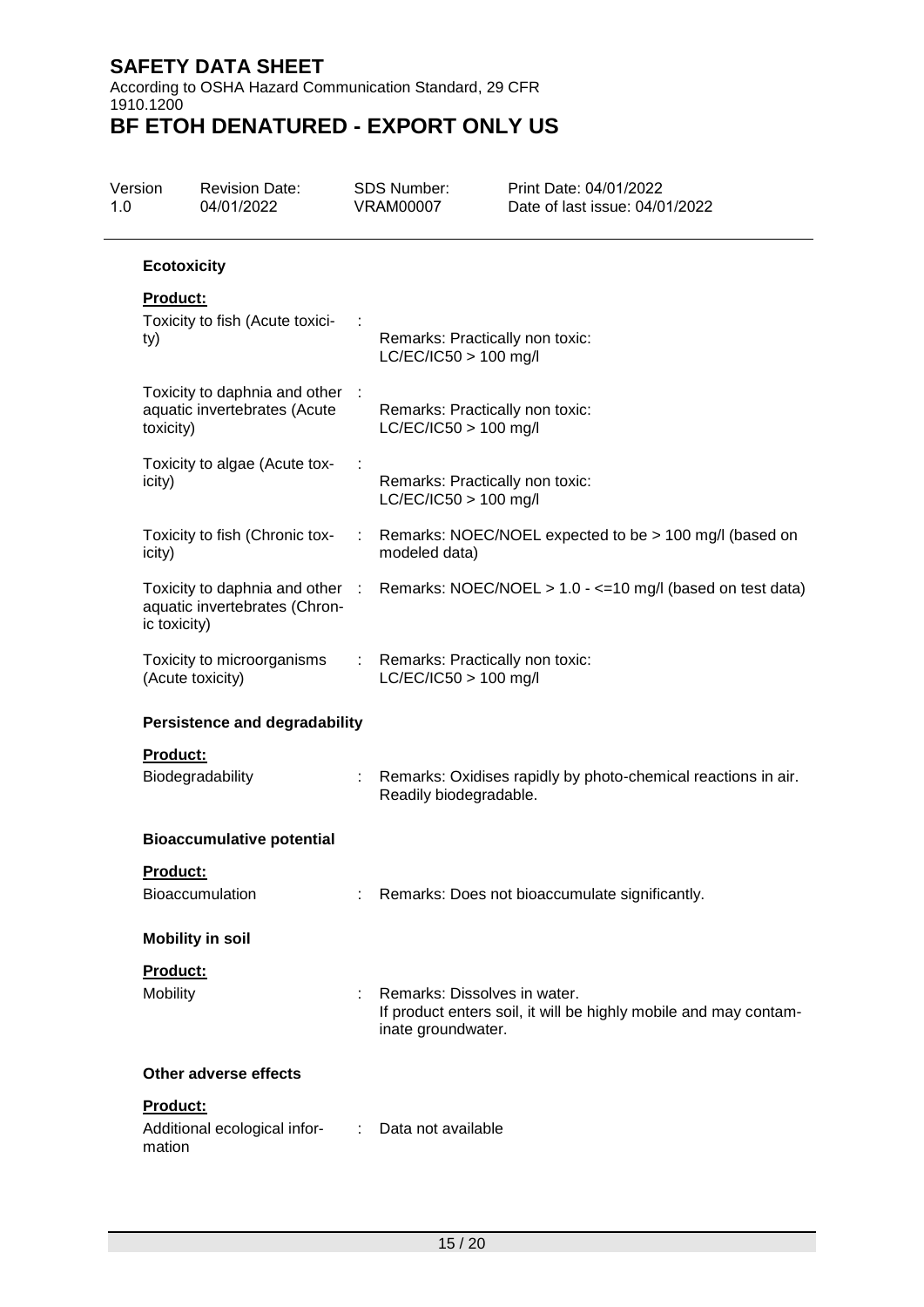According to OSHA Hazard Communication Standard, 29 CFR 1910.1200 **BF ETOH DENATURED - EXPORT ONLY US**

| Version | <b>Revision Date:</b> | <b>SDS Number:</b> |
|---------|-----------------------|--------------------|
| 1.0     | 04/01/2022            | <b>VRAM00007</b>   |

Print Date: 04/01/2022 Date of last issue: 04/01/2022

### **SECTION 13. DISPOSAL CONSIDERATIONS**

| <b>Disposal methods</b>             |                                                                                                                                                                                                                                                                                                                                                                                                                                                                                                                                                                                                                                                                                                                                                                                    |
|-------------------------------------|------------------------------------------------------------------------------------------------------------------------------------------------------------------------------------------------------------------------------------------------------------------------------------------------------------------------------------------------------------------------------------------------------------------------------------------------------------------------------------------------------------------------------------------------------------------------------------------------------------------------------------------------------------------------------------------------------------------------------------------------------------------------------------|
| Waste from residues                 | Recover or recycle if possible.<br>It is the responsibility of the waste generator to determine the<br>toxicity and physical properties of the material generated to<br>determine the proper waste classification and disposal meth-<br>ods in compliance with applicable regulations.<br>Waste arising from a spillage or tank cleaning should be dis-<br>posed of in accordance with prevailing regulations, preferably<br>to a recognised collector or contractor. The competence of the<br>collector or contractor should be established beforehand.<br>Do not dispose into the environment, in drains or in water<br>courses<br>Do not dispose of tank water bottoms by allowing them to<br>drain into the ground. This will result in soil and groundwater<br>contamination. |
| Contaminated packaging              | Drain container thoroughly.<br>After draining, vent in a safe place away from sparks and fire.<br>Residues may cause an explosion hazard.<br>Do not puncture, cut, or weld uncleaned drums.<br>Send to drum recoverer or metal reclaimer.<br>Do not pollute the soil, water or environment with the waste<br>container.                                                                                                                                                                                                                                                                                                                                                                                                                                                            |
| <b>Local legislation</b><br>Remarks | Disposal should be in accordance with applicable regional,<br>national, and local laws and regulations.<br>Local regulations may be more stringent than regional or na-<br>tional requirements and must be complied with.                                                                                                                                                                                                                                                                                                                                                                                                                                                                                                                                                          |

### **SECTION 14. TRANSPORT INFORMATION**

|                                  | US Department of Transportation Classification (49 CFR Parts 171-180) |
|----------------------------------|-----------------------------------------------------------------------|
| UN/ID/NA number                  | : UN 3475                                                             |
| Proper shipping name             | : ETHANOL AND GASOLINE MIXTURE                                        |
| Class                            | $\therefore$ 3                                                        |
| Packing group                    | : II                                                                  |
| Labels                           | $\therefore$ 3                                                        |
| <b>ERG Code</b>                  | : 127                                                                 |
| Marine pollutant                 | : no                                                                  |
| <b>International Regulations</b> |                                                                       |
| <b>IATA-DGR</b>                  |                                                                       |
| <b>INI/IN NI-</b>                | $\sim$ IIN A $\sim$ 1.7 F                                             |

| UN/ID No.            | $\pm$ UN 3475                  |
|----------------------|--------------------------------|
| Proper shipping name | : ETHANOL AND GASOLINE MIXTURE |
| Class                | : 3                            |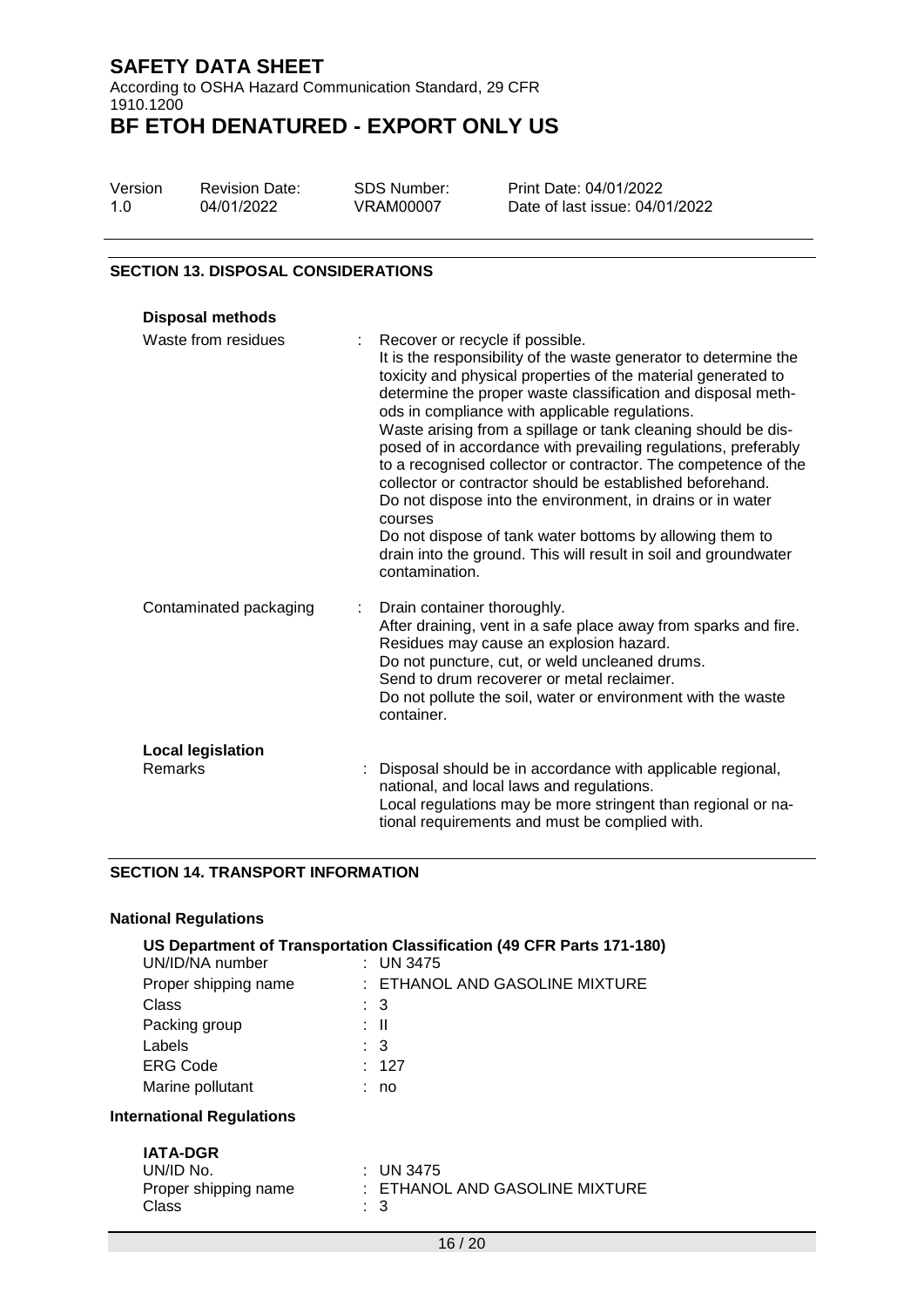According to OSHA Hazard Communication Standard, 29 CFR 1910.1200

## **BF ETOH DENATURED - EXPORT ONLY US**

| Version<br>1.0                                                         |                                                                                                               | <b>Revision Date:</b><br>04/01/2022                                  | <b>SDS Number:</b><br><b>VRAM00007</b>                                                                                    | Print Date: 04/01/2022<br>Date of last issue: 04/01/2022                                                                                                                           |
|------------------------------------------------------------------------|---------------------------------------------------------------------------------------------------------------|----------------------------------------------------------------------|---------------------------------------------------------------------------------------------------------------------------|------------------------------------------------------------------------------------------------------------------------------------------------------------------------------------|
|                                                                        | Packing group<br>Labels                                                                                       |                                                                      | : II<br>$\therefore$ 3                                                                                                    |                                                                                                                                                                                    |
|                                                                        | <b>IMDG-Code</b><br>UN number<br>Proper shipping name<br>Class<br>Packing group<br>Labels<br>Marine pollutant |                                                                      | <b>UN 3475</b><br>3<br>$\mathbf{I}$<br>3<br>: no                                                                          | ETHANOL AND GASOLINE MIXTURE                                                                                                                                                       |
|                                                                        |                                                                                                               |                                                                      |                                                                                                                           | Transport in bulk according to Annex II of MARPOL 73/78 and the IBC Code                                                                                                           |
| Pollution category<br>Ship type<br>Product name<br>Special precautions |                                                                                                               | Z<br>Not applicable<br>Ethanol<br>with in connection with transport. | Refer to Chapter 7, Handling & Storage, for special precau-<br>tions which a user needs to be aware of or needs to comply |                                                                                                                                                                                    |
|                                                                        |                                                                                                               | <b>Special precautions for user</b>                                  |                                                                                                                           |                                                                                                                                                                                    |
|                                                                        | Remarks                                                                                                       |                                                                      |                                                                                                                           | Special Precautions: Refer to Chapter 7, Handling & Storage,<br>for special precautions which a user needs to be aware of or<br>needs to comply with in connection with transport. |

### **SECTION 15. REGULATORY INFORMATION**

### **EPCRA - Emergency Planning and Community Right-to-Know Act**

\*: This material does not contain any components with a CERCLA RQ.

### **SARA 304 Extremely Hazardous Substances Reportable Quantity**

This material does not contain any components with a section 304 EHS RQ.

### **SARA 302 Extremely Hazardous Substances Threshold Planning Quantity**

This material does not contain any components with a section 302 EHS TPQ.

| SARA 311/312 Hazards | : Flammable (gases, aerosols, liquids, or solids)<br>Serious eye damage or eye irritation                                                                                                 |
|----------------------|-------------------------------------------------------------------------------------------------------------------------------------------------------------------------------------------|
| <b>SARA 313</b>      | : This material does not contain any chemical components with<br>known CAS numbers that exceed the threshold (De Minimis)<br>reporting levels established by SARA Title III, Section 313. |

#### **Clean Water Act**

This product does not contain any Hazardous Chemicals listed under the U.S. CleanWater Act, Section 311, Table 117.3.

#### **US State Regulations**

#### **Pennsylvania Right To Know**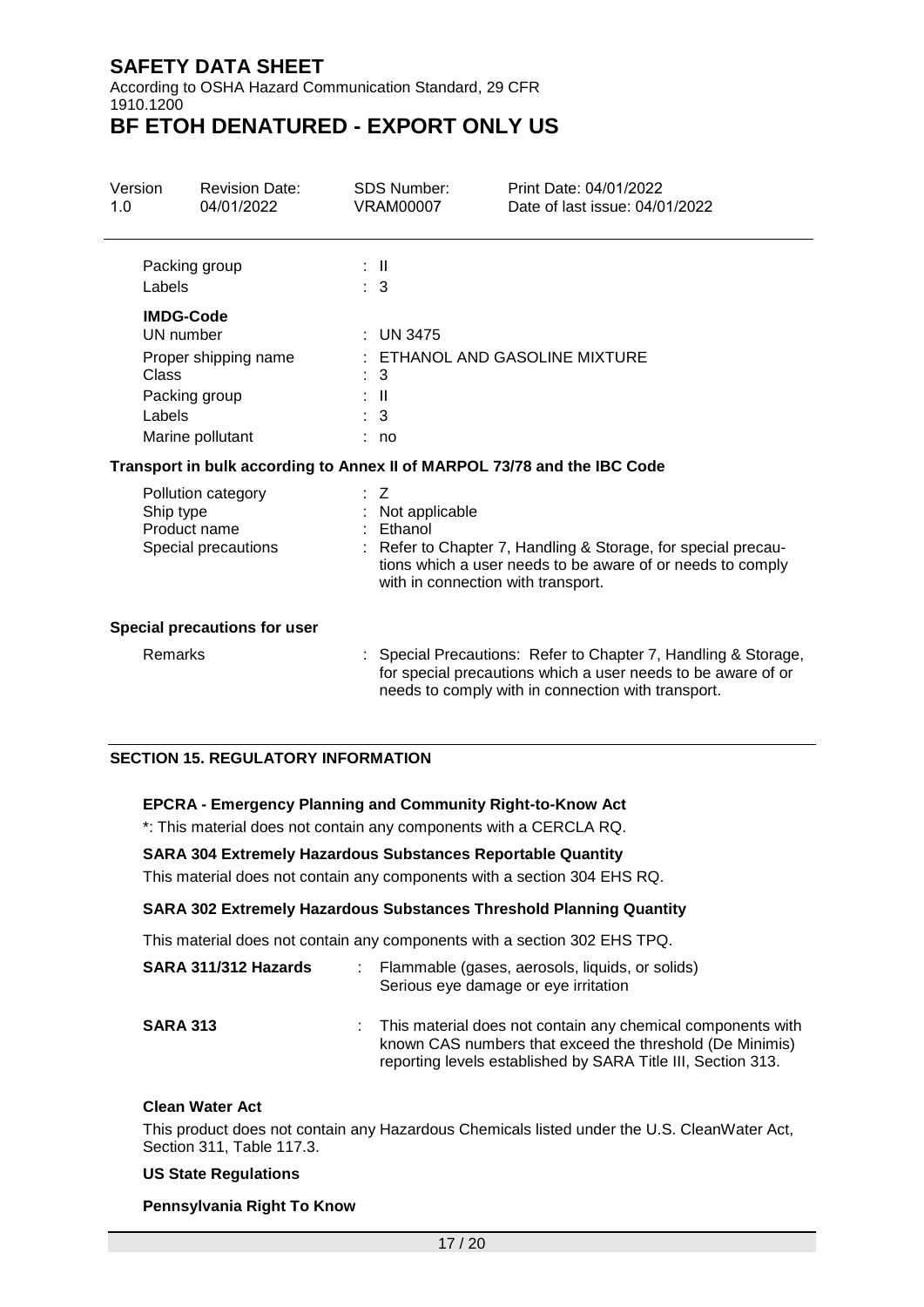According to OSHA Hazard Communication Standard, 29 CFR 1910.1200

## **BF ETOH DENATURED - EXPORT ONLY US**

| Version | <b>Revision Date:</b> | <b>SDS Number:</b> |
|---------|-----------------------|--------------------|
| 1.0     | 04/01/2022            | <b>VRAM00007</b>   |
|         |                       |                    |

Ethanol 64-17-5 Gasoline, low boiling point naphtha 86290-81-5

### **California Prop. 65**

WARNING: This product can expose you to chemicals including Ethanol, Gasoline, low boiling point naphtha, which is/are known to the State of California to cause cancer, and Ethanol, which is/are known to the State of California to cause birth defects or other reproductive harm. For more information go to www.P65Warnings.ca.gov.

### **California List of Hazardous Substances**

Ethanol 64-17-5

### **Other regulations:**

The regulatory information is not intended to be comprehensive. Other regulations may apply to this material.

### **SECTION 16. OTHER INFORMATION**

### **Further information**

NFPA Rating (Health, Fire, Reac-2, 4, 0 tivity)

### **Full text of other abbreviations**

| <b>ACGIH</b>               | USA. ACGIH Threshold Limit Values (TLV)                                                                                                                          |
|----------------------------|------------------------------------------------------------------------------------------------------------------------------------------------------------------|
| <b>NIOSH REL</b>           | USA. NIOSH Recommended Exposure Limits                                                                                                                           |
| OSHA Z-1                   | USA. Occupational Exposure Limits (OSHA) - Table Z-1 Lim-                                                                                                        |
|                            | its for Air Contaminants                                                                                                                                         |
| ACGIH / TWA                | 8-hour, time-weighted average                                                                                                                                    |
| ACGIH / STEL               | Short-term exposure limit                                                                                                                                        |
| NIOSH REL / TWA            | Time-weighted average concentration for up to a 10-hour<br>workday during a 40-hour workweek                                                                     |
| OSHA Z-1 / TWA             | : 8-hour time weighted average                                                                                                                                   |
| Abbreviations and Acronyms | : The standard abbreviations and acronyms used in this docu-<br>ment can be looked up in reference literature (e.g. scientific<br>dictionaries) and/or websites. |
|                            | ACGIH = American Conference of Governmental Industrial<br>Hygienists                                                                                             |
|                            | $ADR = European Agreement concerning the International$<br>Carriage of Dangerous Goods by Road                                                                   |
|                            | AICS = Australian Inventory of Chemical Substances                                                                                                               |
|                            | ASTM = American Society for Testing and Materials<br>BEL = Biological exposure limits                                                                            |
|                            | BTEX = Benzene, Toluene, Ethylbenzene, Xylenes                                                                                                                   |
|                            | CAS = Chemical Abstracts Service                                                                                                                                 |
|                            | CEFIC = European Chemical Industry Council                                                                                                                       |
|                            | CLP = Classification Packaging and Labelling                                                                                                                     |
|                            | COC = Cleveland Open-Cup                                                                                                                                         |
|                            | DIN = Deutsches Institut fur Normung                                                                                                                             |
|                            | DMEL = Derived Minimal Effect Level                                                                                                                              |
|                            | DNEL = Derived No Effect Level                                                                                                                                   |
|                            |                                                                                                                                                                  |

Print Date: 04/01/2022 Date of last issue: 04/01/2022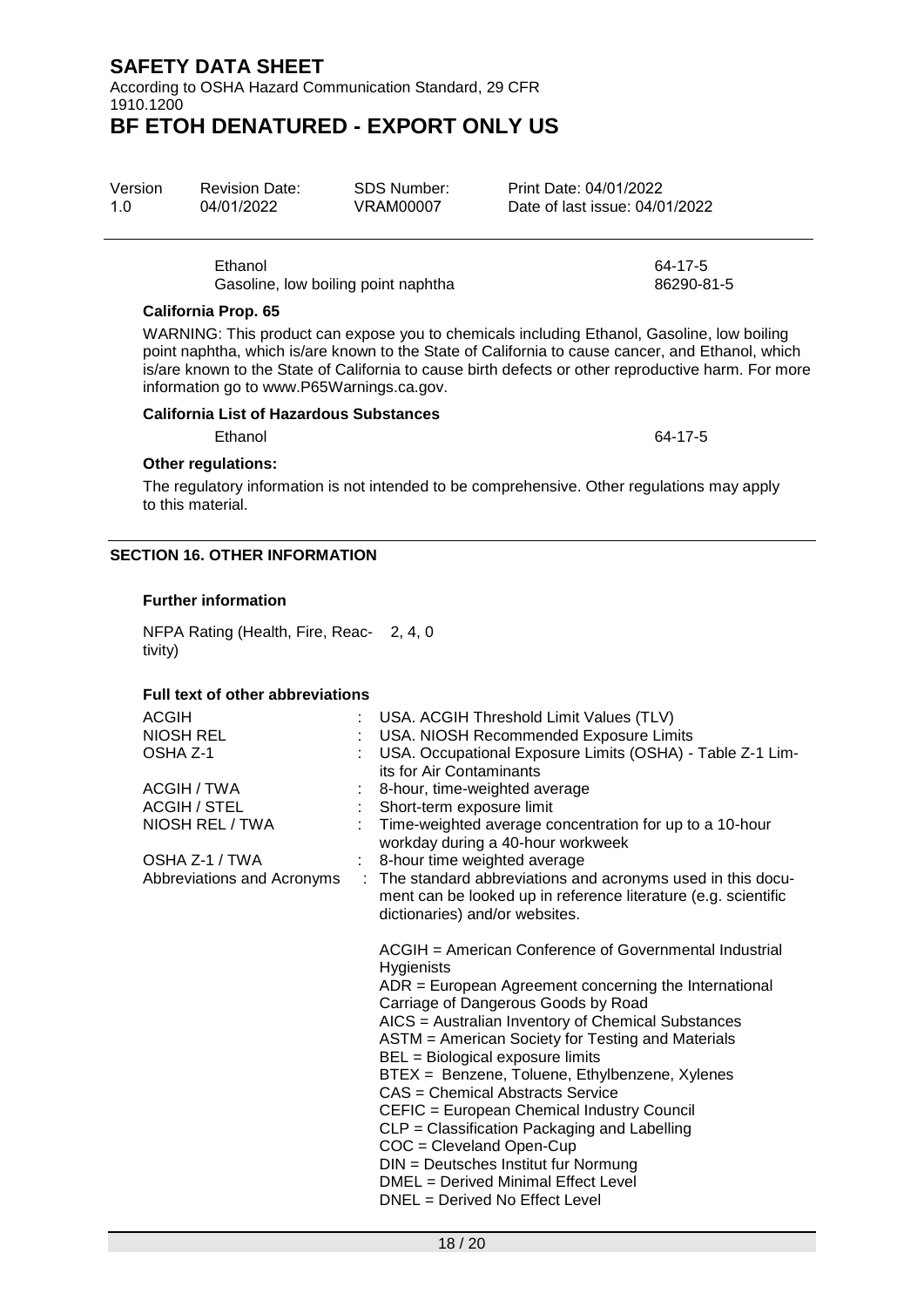According to OSHA Hazard Communication Standard, 29 CFR 1910.1200

## **BF ETOH DENATURED - EXPORT ONLY US**

|                                                                                                                                                                                                                                                                                                                                                                                                                                                                                                                                                                                                                                                                                                                                                                                                                                                                                                                                                                                                                                                                                                                                                                                                                                                                                                                                                                                                                                                                                                                                                                                                                                                                                                                                                                                                                                                                                                                                                                                                             | Version | <b>Revision Date:</b> | <b>SDS Number:</b> | Print Date: 04/01/2022         |
|-------------------------------------------------------------------------------------------------------------------------------------------------------------------------------------------------------------------------------------------------------------------------------------------------------------------------------------------------------------------------------------------------------------------------------------------------------------------------------------------------------------------------------------------------------------------------------------------------------------------------------------------------------------------------------------------------------------------------------------------------------------------------------------------------------------------------------------------------------------------------------------------------------------------------------------------------------------------------------------------------------------------------------------------------------------------------------------------------------------------------------------------------------------------------------------------------------------------------------------------------------------------------------------------------------------------------------------------------------------------------------------------------------------------------------------------------------------------------------------------------------------------------------------------------------------------------------------------------------------------------------------------------------------------------------------------------------------------------------------------------------------------------------------------------------------------------------------------------------------------------------------------------------------------------------------------------------------------------------------------------------------|---------|-----------------------|--------------------|--------------------------------|
|                                                                                                                                                                                                                                                                                                                                                                                                                                                                                                                                                                                                                                                                                                                                                                                                                                                                                                                                                                                                                                                                                                                                                                                                                                                                                                                                                                                                                                                                                                                                                                                                                                                                                                                                                                                                                                                                                                                                                                                                             | 1.0     | 04/01/2022            | <b>VRAM00007</b>   | Date of last issue: 04/01/2022 |
| DSL = Canada Domestic Substance List<br>EC = European Commission<br>EC50 = Effective Concentration fifty<br>ECETOC = European Center on Ecotoxicology and Toxicolo-<br>gy Of Chemicals<br>ECHA = European Chemicals Agency<br>EINECS = The European Inventory of Existing Commercial<br><b>Chemical Substances</b><br>EL50 = Effective Loading fifty<br><b>ENCS</b> = Japanese Existing and New Chemical Substances<br>Inventory<br>EWC = European Waste Code<br>GHS = Globally Harmonised System of Classification and<br>Labelling of Chemicals<br>IARC = International Agency for Research on Cancer<br>IATA = International Air Transport Association<br>IC50 = Inhibitory Concentration fifty<br>IL50 = Inhibitory Level fifty<br><b>IMDG</b> = International Maritime Dangerous Goods<br>INV = Chinese Chemicals Inventory<br>IP346 = Institute of Petroleum test method $N^{\circ}$ 346 for the<br>determination of polycyclic aromatics DMSO-extractables<br>KECI = Korea Existing Chemicals Inventory<br>$LC50$ = Lethal Concentration fifty<br>LD50 = Lethal Dose fifty per cent.<br>LL/EL/IL = Lethal Loading/Effective Loading/Inhibitory loading<br>$LL50 = Lethal$ Loading fifty<br>MARPOL = International Convention for the Prevention of<br><b>Pollution From Ships</b><br>NOEC/NOEL = No Observed Effect Concentration / No Ob-<br>served Effect Level<br>OE_HPV = Occupational Exposure - High Production Volume<br>PBT = Persistent, Bioaccumulative and Toxic<br>PICCS = Philippine Inventory of Chemicals and Chemical<br>Substances<br><b>PNEC</b> = Predicted No Effect Concentration<br>REACH = Registration Evaluation And Authorisation Of<br>Chemicals<br>RID = Regulations Relating to International Carriage of Dan-<br>gerous Goods by Rail<br>SKIN_DES = Skin Designation<br>STEL = Short term exposure limit<br>TRA = Targeted Risk Assessment<br>TSCA = US Toxic Substances Control Act<br>TWA = Time-Weighted Average<br>vPvB = very Persistent and very Bioaccumulative |         |                       |                    |                                |

Due to a change in detail in Section 15, this document has been released as a significant change.

Revision Date : 04/01/2022